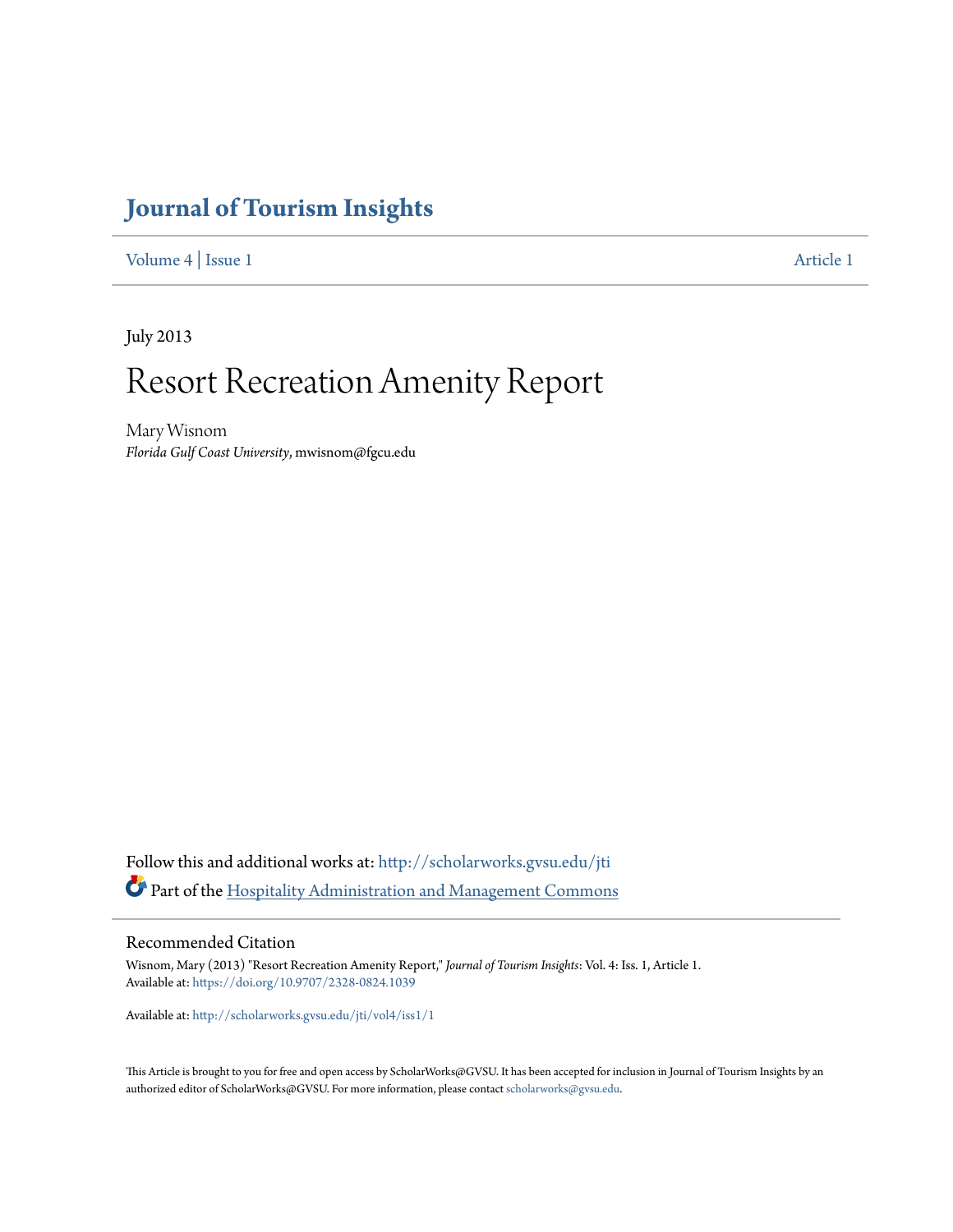# **Introduction**

During difficult economic times, vacationers are more discriminating when choosing a resort destination. Amenities often define a resort (Mill, 2001; Schwanke, 1997). When making a vacation decision, tourism experts will cite resort offerings and amenities as one of the key deciding factors (Brey, 2010). Amenities are 'any extra product or service found in the hotel (Vallen & Vallen, 2005). Although amenities can include hotel items such as shampoo, a coffee machine, and Wi-Fi, this study focuses exclusively on resort recreation amenities. The purpose of the Report is to provide a comprehensive look at the most recent data on resort recreation amenity facility and service offerings and serve as a source for recreation amenity comparison and benchmarking data for industry professionals.

According to Brey (2011), a resort is a full-service lodging facility that provides access to or offers a range of amenities and recreation facilities to emphasize a leisure experience. Resorts work for as a primary provider of the guests' experience, often provide services for business or meetings, and are characteristically located in vacation-oriented settings. Brey cites that the minimum qualifications of a resort, related to recreation amenities, include: (1) Provide one signature amenity or anchor attribute, (2) provide five secondary recreation/leisure/entertainment experiences and (3) emphasize a leisure or retreat-environment experience.

Resort recreation offerings have grown over the years. Early resorts could focus on one amenity and be prosperous. Ski resorts didn't seem to need more than an alpine ski area and beach resorts could rely on the beach alone for visitors. But as the resort industry grew, multiple amenity offerings became the norm and consumers became conditioned to expect certain amenities as part of the resort experience (Stringham, 2008; Anon., 1989). Recreation participation changes, vacationer demand, and industry influence have swayed resort development over the years, so much so, that for each decade, a new seemingly "essential" recreation amenity appeared to emerge. A swimming pool was one of the earliest expected resort facilities, followed by tennis in the 70s, fitness in the 80s, golf in the 90s, and spa in the 2000s.

Amenity facilities and related services can make or break the success of a recreation amenity department and is a way for resorts to stay competitive in the market (Kandampully et. al., 2001). According to a 2010 research study, 40% of hospitality managers indicated they were ready to make 'recreation area' structural improvements, with twenty percent (20%) also specifying spa improvements (Bohrod, 2010). Because today's travelers expect much from their recreation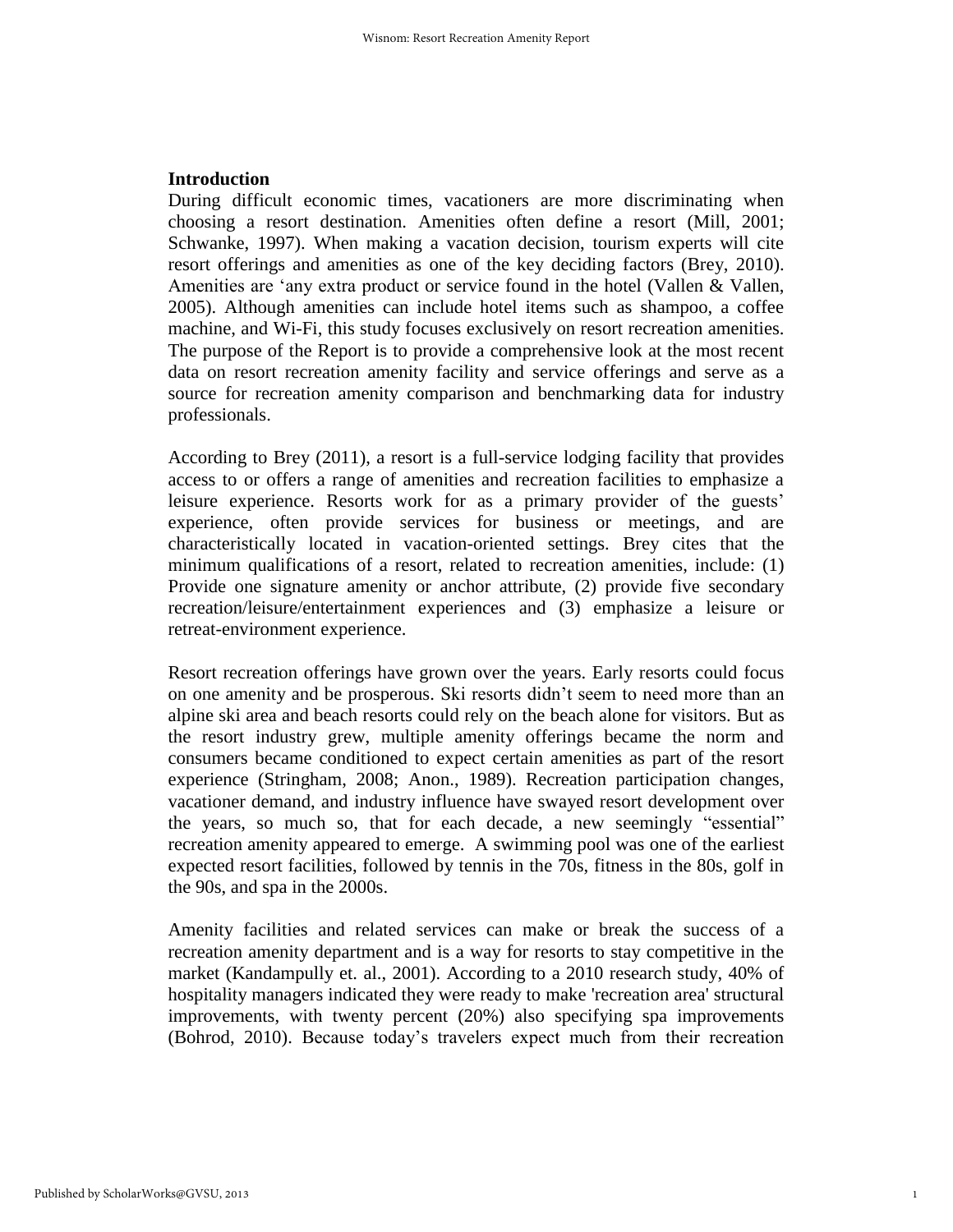dollar and are offered more ways to spend that dollar, resorts must anticipate changing consumer preferences and cater to those needs (McElyea and Cory, 1998). This article will provide resort operators and developers a snapshot of existing resort recreation amenities and provide a means of gauging their operations.

A few research projects have taken a broad look at the resort industry and revealed whether or not resorts have recreation facilities (American Hotel and Lodging Association/Smith Travel Research, 2010 & 2012; Stringham, 2008), others have looked at specific types of resort offerings and taken a more detailed look at the number and size of the facilities (International Spa Association/Smith Travel Research, 2011; National Golf Federation, 2011; National Ski Areas Association, 2011; Sangree, 2011). The purpose of this report is (1) to consolidate industry research findings to provide a comprehensive overview of the state of resort recreation facilities in the United States and (2) expand industry findings using data collected in the summer of 2012. All data is presented to provide a detailed report of the state of U.S. Resort Recreation Amenities. The results of this study will assist resort recreation professionals in comparing their amenity offerings to other resorts, provide resort operators and developers a closer look at amenities of existing resorts, and assist suppliers in providing amenities to and/or attending to existing resort amenities.

#### **Methods**

The Resort Recreation Amenity Report is a descriptive research project designed to provide data on the state of resort recreation amenities. Two methods were employed to address the study objectives. First, a review of the literature was completed to identify the latest resort recreation data and second, a survey of resorts was implemented to supplement and enhance the industry data.

#### *Industry Data*

Industry research was published in one of two formats: (1) studies that examined the resort/hotel industry and identified common recreation offerings and (2) those that focused on a specific recreation offering and also provided data on that type offering in resorts. In the case of some resort recreation offerings, no industry data was available.

The American Hotel and Lodging Association (AHLA) conducts research on a regular basis, periodically touching on recreation amenities in hotels. The AHLA 2010 Lodging Study contained data on golf, water parks, skiing and gaming; where the AHLA 2012 Lodging Study included data on pools, spas, fitness, and children's offerings. The AHLA data is segmented by 'location type' which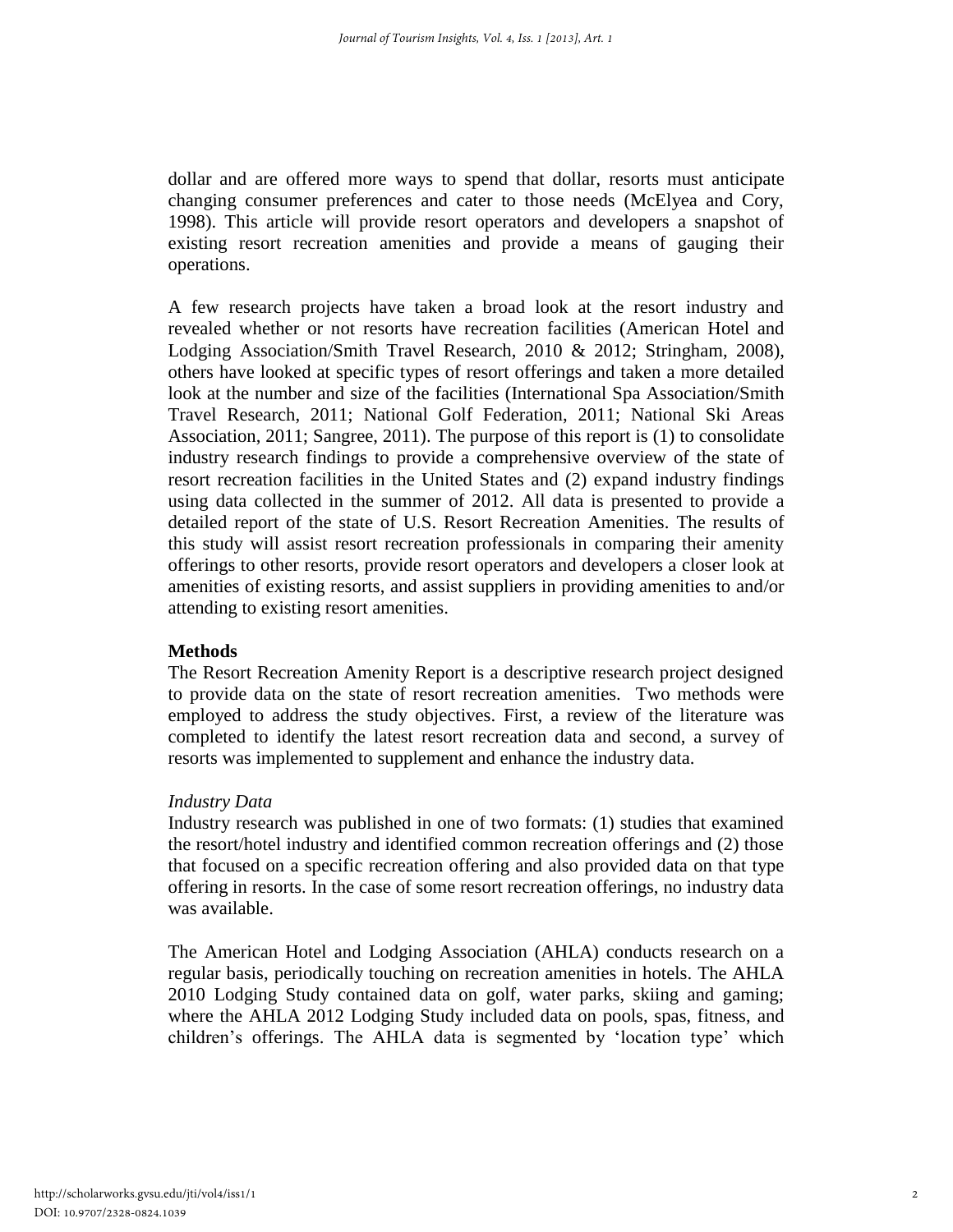includes the categories urban, suburban, airport, small town, interstate, and resort. For the purposes of comparison, only "resort" data is shared in this report. In addition, a study completed in 2008 by Stringam, generated data on many of the same resort recreation amenities featured in the AHLA study.

Industry data featuring a specific recreation offering at resorts typically was produced by allied professional associations. For example, the International Spa Association (ISPA) publishes research each year on the U.S. spa industry. This research includes resort spa data (International Spa Association/Smith Travel Research, 2011). The National Ski Areas Association completes a regular member survey (2011) of ski resort offerings. Compared to other resort recreation research, the ISPA and NSAA are the most comprehensive and thorough. Similar research was found also for water parks (Sangree, 2011) and the golf industry (National Golf Federation, 2011).

#### *2012 Resort Survey*

General and recreation managers at resorts were surveyed using a self-designed online instrument. In order to generate comparable content, the survey instrument was developed emulating the content and formatting of AHLA (2010) and Stringham (2008). Resort facility and service survey items were expanded to make the discoveries more comprehensive.

Additional survey items were revealed in earlier published research (Masterson &Verhoven, 1995; Chong & Singh, 1995; Secory, 1989), industry research reports, and by utilizing university student employees to search online for unidentified resort offerings.

A convenience sample of 1,199 U.S. resort managers were surveyed. Two email databases were combined for use in the study. The first was a member email list from the Resort and Commercial Recreation Association and the second, a general manager database of U.S. resorts developed by a partnering university. Starting in September 2012, each subject was sent an email, linked to the online instrument, describing the purpose of the research and asking for participation. During the course of the study, subjects were contacted every two weeks, up to three times, to encourage involvement. One hundred and forty-nine (149) surveys were returned. After eliminating duplicate, incomplete and non-resort surveys, 126 surveys remained and were used in the research, generating a 10% response rate. Data was analyzed and conveyed using descriptive statistics, including frequency, percent, range, mode, and mean.

In addition to inquiries about the resort's recreation amenities, several descriptive questions were also included. Resorts represented in the survey were located in 15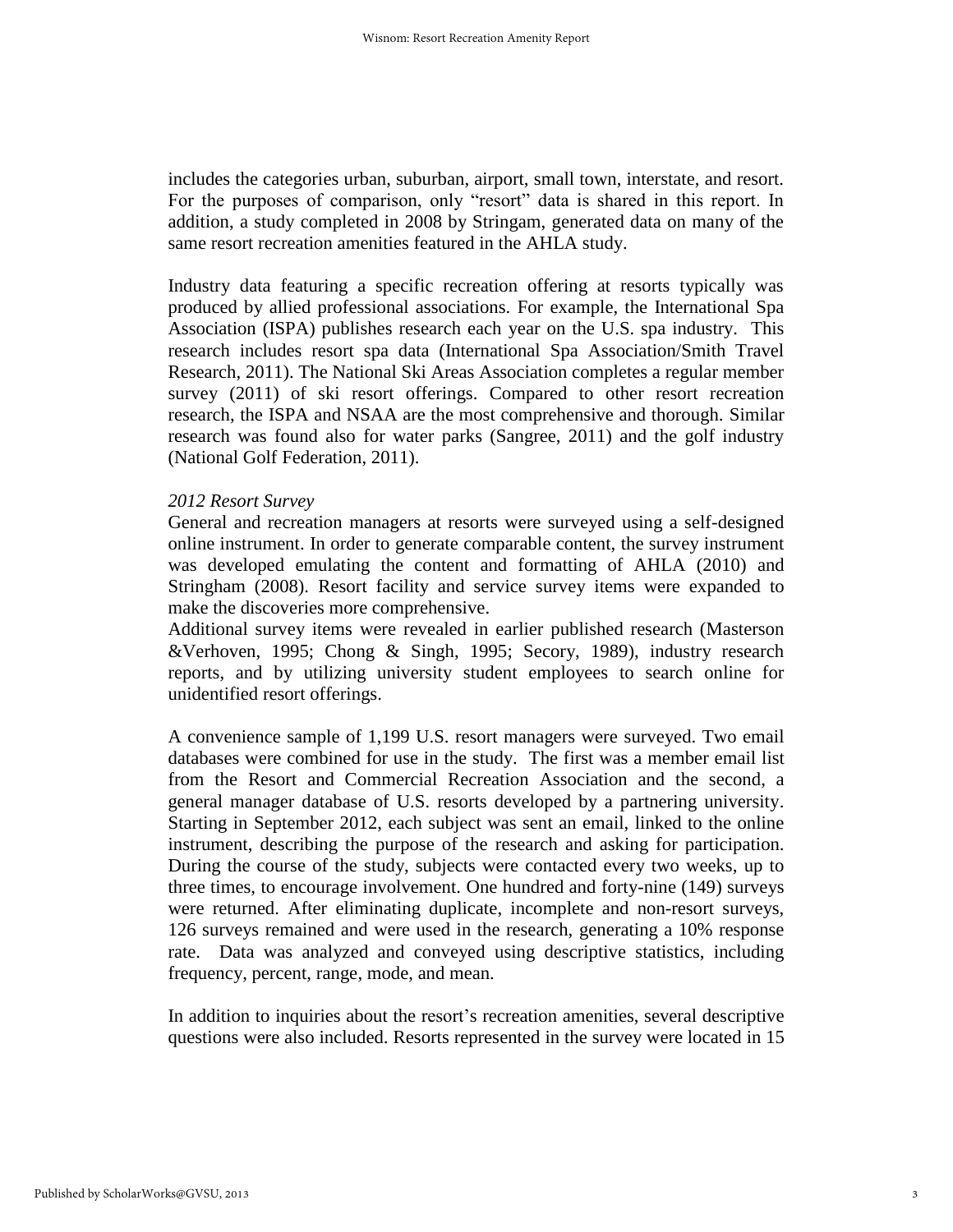different states. Seventy-two percent (72%) of the resorts were independent resorts; the remaining 18% branded. Number of rooms/units ranged from 6 to 2100, with a mean of 289. Fifty percent of the resorts had more than 130 rooms/units. The number of full time employees in the resorts studied ranged from 0 to 3000, with a mean of 203. Of the resorts responding, 11% indicated offering no sports, recreation or social activities/facilities beyond retail and restaurants.

Several different methods are used in the industry to classify resorts. One common technique is to identify with the resort's signature amenity (Chon and Singh, 1995). According to Brey (2011), amenity identifiers most closely associated with the resort product include golf, ski, beach and spa. In this study, when subjects were asked the question 'based on its primary amenity, select your resorts designation,' beach-style resort was selected most often (41%), followed by golf resort (8%) and spa resort (7%). Twenty-four percent of the study sample indicated their resort had no or an uncommon amenity designation (Table 1). This data helps to provide a profile of the types of resorts included in this research.

| Table 1: Self-Identified Resort Designation                         |     |  |
|---------------------------------------------------------------------|-----|--|
| Beach/Ocean/Lakeside Resort                                         | 41% |  |
| No Amenity Designation/Other*                                       | 24% |  |
| <b>Golf Resort</b>                                                  | 8%  |  |
| Spa/Health/Wellness Resort/Destination Spa                          | 7%  |  |
| <b>Historic Resort</b>                                              | 5%  |  |
| Ski/Mountain Resort                                                 | 5%  |  |
| Waterpark/Aquatic Resort                                            | 4%  |  |
| <b>Casino Resort</b>                                                | 3%  |  |
| $\sim$<br>$\mathbf{1} \cap \mathbf{1}$ $\mathbf{1} \cap \mathbf{1}$ | —   |  |

\*Other includes Tennis, Fishing/Hunting, Marina, Theme Park, etc.

# **Results**

Findings from both methods utilized in this report are presented together, separated into sections based on each type of recreation. The primary recreation sections are followed by a brief segment on "other recreation amenities." The sections are presented in descending order, starting with aquatics, the most frequently offered type of resort recreation. Each section begins with industry data followed by a summary table and presentation of 2012 Resort Survey research findings. In each case, the following resort recreation data is presented: (1) Facilities, including type and size (2) related services and staffing and (3) whether or not the offering is available to the public (non-resort guests). Tables display data on the types of facilities and services in two different forms (1) the left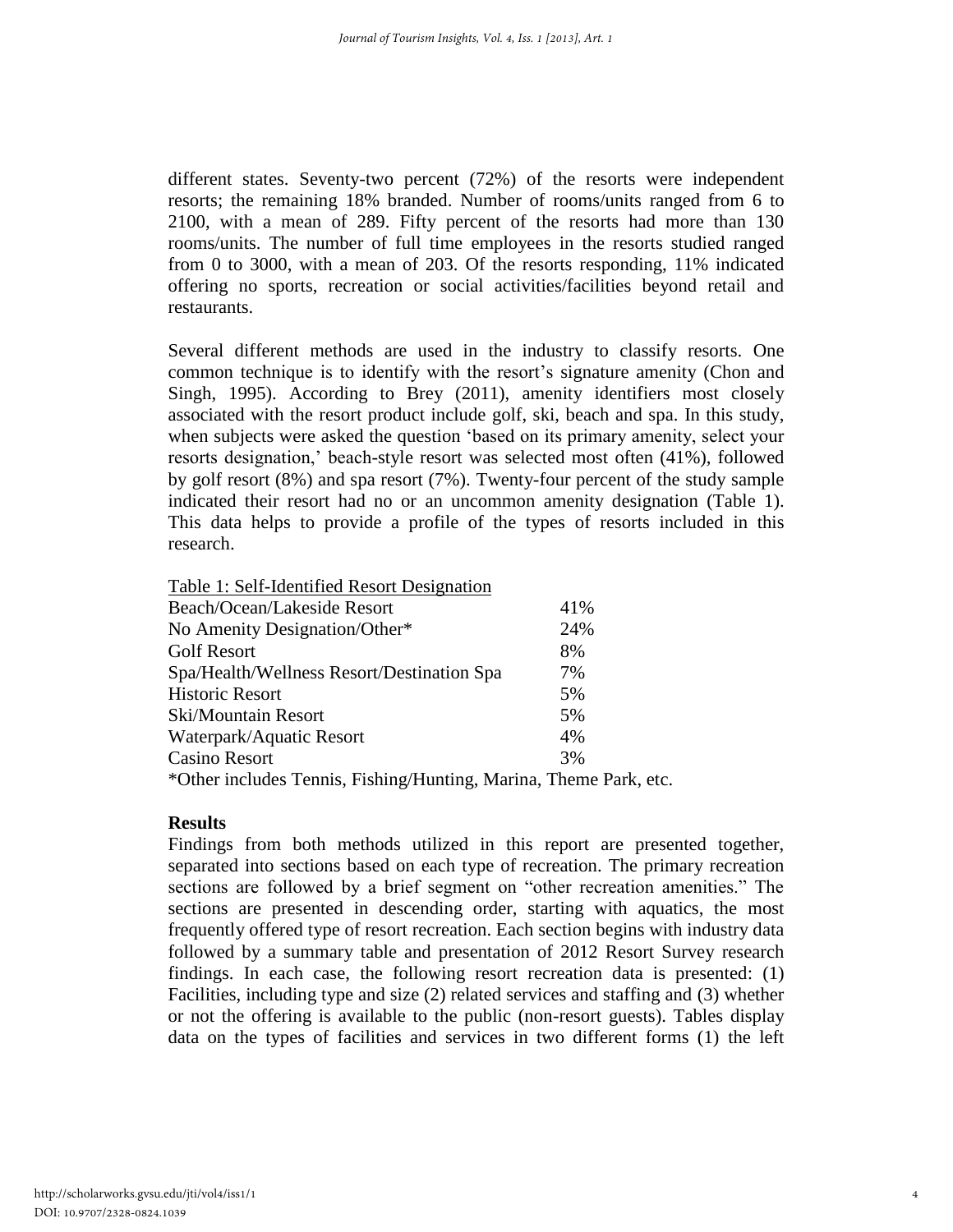column, titled 'All Resorts,' includes the percent of all resorts reporting this type of facility/service and (2) the central column, titled ' resorts with (type of recreation),' the percent of resorts that have a facility/service in the recreation category (i.e. aquatics) that have this type of facility/service. Additional descriptive data is offered in select sections.

#### *Aquatics*

Aquatics are generally defined as any activity taking place in or on the water. The AHLA 2012 Lodging Survey reported on resorts with indoor pools, outdoor pools or Jacuzzi/hot tubs and Stringam (2008) reported on resort hotels with indoor and outdoor pools. A summary of data is found in Table 2.

| $1000$ $\mu$ , $10000$ $\mu$ $1000$ $\mu$ $1000$ |     |                           |
|--------------------------------------------------|-----|---------------------------|
|                                                  |     | AHLA 2012   Stringam 2008 |
| <b>Outdoor Pool</b>                              | 86% | 87%                       |
| Indoor Pool                                      | 22% | 21\%                      |
| Jacuzzi/Hot Tub                                  | 71% |                           |

Table  $2$ : Industry Data – Resort Aquatics

The AHLA 2010 Lodging Survey reported 5% of resorts having waterparks on property. Additional data on U.S. waterparks by Sangree (2011) indicated that there are a total of 136 waterpark resorts in United States. Forty percent (40%) of all indoor waterpark resorts are franchised and have an average room count of 292. The average size of the indoor water park facilities was 32,428 square feet. Twenty-five percent (25%) of all outdoor water parks are franchised and have an average room count of 659.

The 2012 Resort Survey showed 84% of resorts having aquatic facilities and/or services. Of those, forty-nine percent (49%) open their aquatic facilities to the public. Table 3 and 4 detail specific aquatic facilities and services, respectively, available at resorts. Sixty-six percent of resorts had both indoor and outdoor facilities. Recreation pools were most common ranging from 1 to 20 pools, and averaging 2.3 pools. Aquatic staff was most often employees of the resort (76%) and a wide variety of aquatic services were offered, most popular being boat rentals, followed by pool and poolside games/activities.

| <b>All Resorts</b><br>$(N=115)$ | <b>Resorts with</b><br><b>Aquatics (N=97)</b> | <b>Type of Aquatic Facility</b> |
|---------------------------------|-----------------------------------------------|---------------------------------|
| 62%                             | 73%                                           | Recreation Pool(s)              |
| 53%                             | 62%                                           | Beach                           |
| 34%                             | 61%                                           | Hot Tub(s)                      |

Table  $3$ : Aquatic Facilities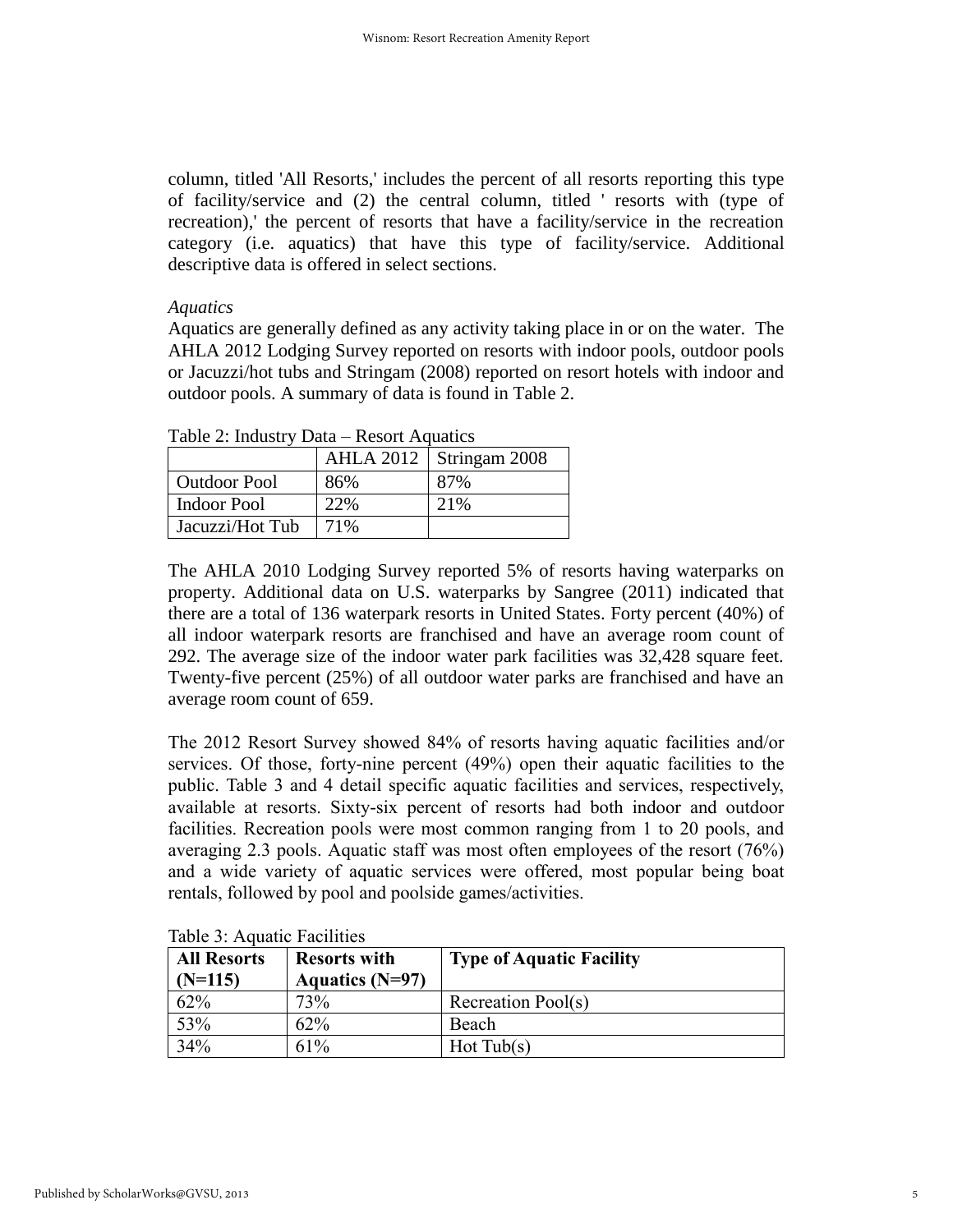| 35%             | 41%        | Children's Pool(s)                        |  |
|-----------------|------------|-------------------------------------------|--|
| 21%             | 25%        | Lap Swimming Pool(s)                      |  |
| 18%             | 22%        | Whirlpool(s)                              |  |
| 18%             | <b>22%</b> | Waterpark Facilities (Slides, Lazy River, |  |
|                 |            | $etc.$ )                                  |  |
| <b>Facility</b> | 66%        | Both Outdoor and Indoor Facilities        |  |
| Location:       |            |                                           |  |
|                 | 26%        | <b>Outdoor Facilities Only</b>            |  |
|                 | 8%         | <b>Indoor Facilities Only</b>             |  |
| <b>Facility</b> |            | Range 1 to 20 Pools on Property, Mean 2.3 |  |
| Size:           |            |                                           |  |

# Table 4: Aquatic Services and Staffing

| <b>All Resorts</b> | <b>Resorts with</b> | <b>Type of Aquatic Services/Staffing</b> |
|--------------------|---------------------|------------------------------------------|
| $(N=115)$          | Aquatics $(N=97)$   |                                          |
| 37%                | 44%                 | Motor or Non-Motor Boat Rentals          |
| 32%                | 38%                 | Pool Games/Activities                    |
| 32%                | 38%                 | Poolside/Beach Games/Activities          |
| 25%                | 30%                 | Chair/Cabana Rentals                     |
| 24%                | 29%                 | <b>Aquatic Group Fitness Classes</b>     |
| 20%                | 24%                 | Aquatic Rentals (non-boat/chair rentals) |
| 14%                | 16%                 | Swimming Instruction                     |
| Staffing:          | 76%                 | <b>Employees Only</b>                    |
|                    | 22%                 | <b>Employees and Contracted Workers</b>  |
|                    | $2\%$               | <b>Contracted Workers Only</b>           |

# *Fitness/Wellness*

Although spa and fitness/wellness areas are similar in nature, each appears separately in this report. The AHLA 2012 Lodging Survey reported that 76% of resorts had an 'Exercise Room/Health/Fitness Facility.' Stringam (2008) reported 69% of resorts having 'Gyms or Exercise Rooms' and 41% having 'In-room Exercise Equipment.'

The most detailed information on fitness facilities and services is available through the International Health, Racquet and Sports Association (2011). Although their research covers participation in U.S. fitness clubs (not resorts), this data can shed some light on the popularity of fitness offerings outside the resort industry (Table 5).

Table 5: U.S. Fitness Club Consumer Participation Data (in millions)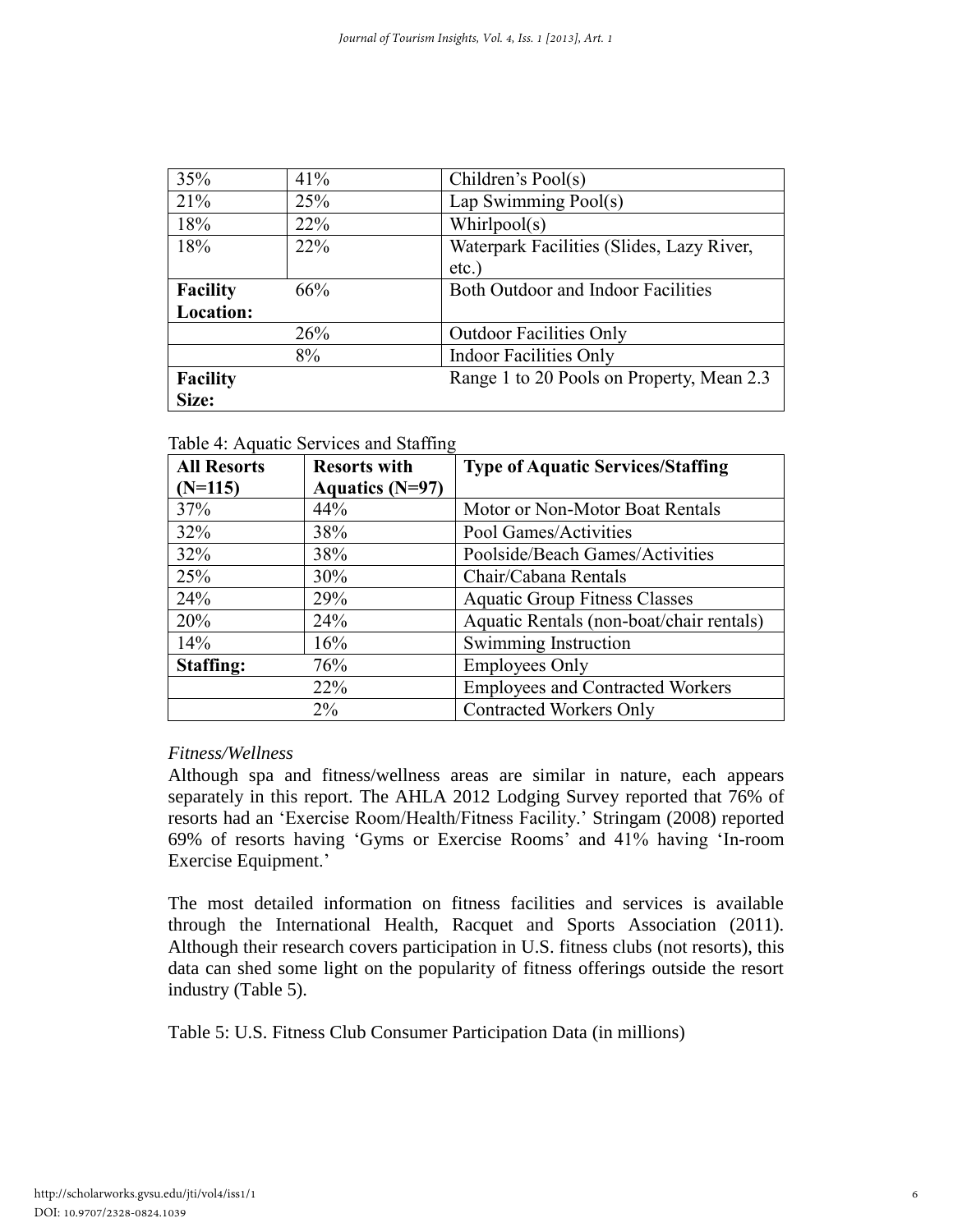| <b>Resistance Machines 20.5</b>        | Yoga $7.1$                         |
|----------------------------------------|------------------------------------|
| Treadmills 20.5                        | Stationary Cycling (recumbent) 6.1 |
| Free Weights (Hand) 16.9               | Aerobics (high impact) 5.8         |
| Free Weights (Dumbbell) 14.1           | Stationary Cycling (group) 5.5     |
| <b>Elliptical Trainers 13.8</b>        | Rowing Machines 5.2                |
| Free Weights (Barbells) 12.1           | Aerobics (step) 4.4                |
| Stationary Cycling (upright) 11.7      | Aquatic Exercise 3.8               |
| <b>Abdominal Machines/Devices 11.4</b> | Pilates Training 3.8               |
| Stretching 10.8                        | Calisthenics 3                     |
| Aerobics (low impact) 9                | Cardio Kickboxing 2.8              |
| <b>Stair Climbing Machines 7.8</b>     | Tai Chi 2.2                        |

According to the 2012 Resort Survey, fitness/wellness was the second most common resort recreation offering. The study showed 63% of resorts having fitness/wellness facilities and/or services. Of those, thirty three percent (33%) open their facilities to the public. Table 6 and 7 identify the specific fitness facilities and services, respectively, available at resorts. Exercise equipment (cardio) areas were the most common resort facility, with 50% of resorts having this facility. The size of the fitness area ranged from 200 to 35,000 square feet. Fitness staff were most often employees of the resort (49%) and a wide variety of fitness services were offered, most popular being group fitness classes and fitness events/competitions.

| <b>All Resorts</b>    | <b>Resorts with</b>     | <b>Type of Fitness/Wellness</b>  |
|-----------------------|-------------------------|----------------------------------|
| $(N=115)$             | Fitness/Wellness (N=77) | <b>Facility</b>                  |
| 50%                   | 80%                     | Exercise Equipment (cardio area) |
| 43%                   | 70%                     | Free Weight Room/Area            |
| 33%                   | 53%                     | <b>Walking/Hiking Trails</b>     |
| 29%                   | 48%                     | <b>Aquatic Fitness Pool</b>      |
| 21%                   | 39%                     | Group Fitness Studio             |
| 9%                    | 13%                     | Pilates Studio (Separate)        |
| <b>Facility Size:</b> |                         | Range $200 - 35,000$ , Mean 3875 |

Table 6: Fitness/Wellness Facilities

Table 7: Fitness/Wellness Services and Staffing

| <b>All Resorts</b><br>$(N=115)$ | <b>Resorts with</b><br><b>Fitness/Wellness</b><br>$(N=77)$ | <b>Type of Fitness/Wellness Services</b><br>and Staffing |
|---------------------------------|------------------------------------------------------------|----------------------------------------------------------|
| 28%                             | 51%                                                        | <b>Group Fitness Classes</b>                             |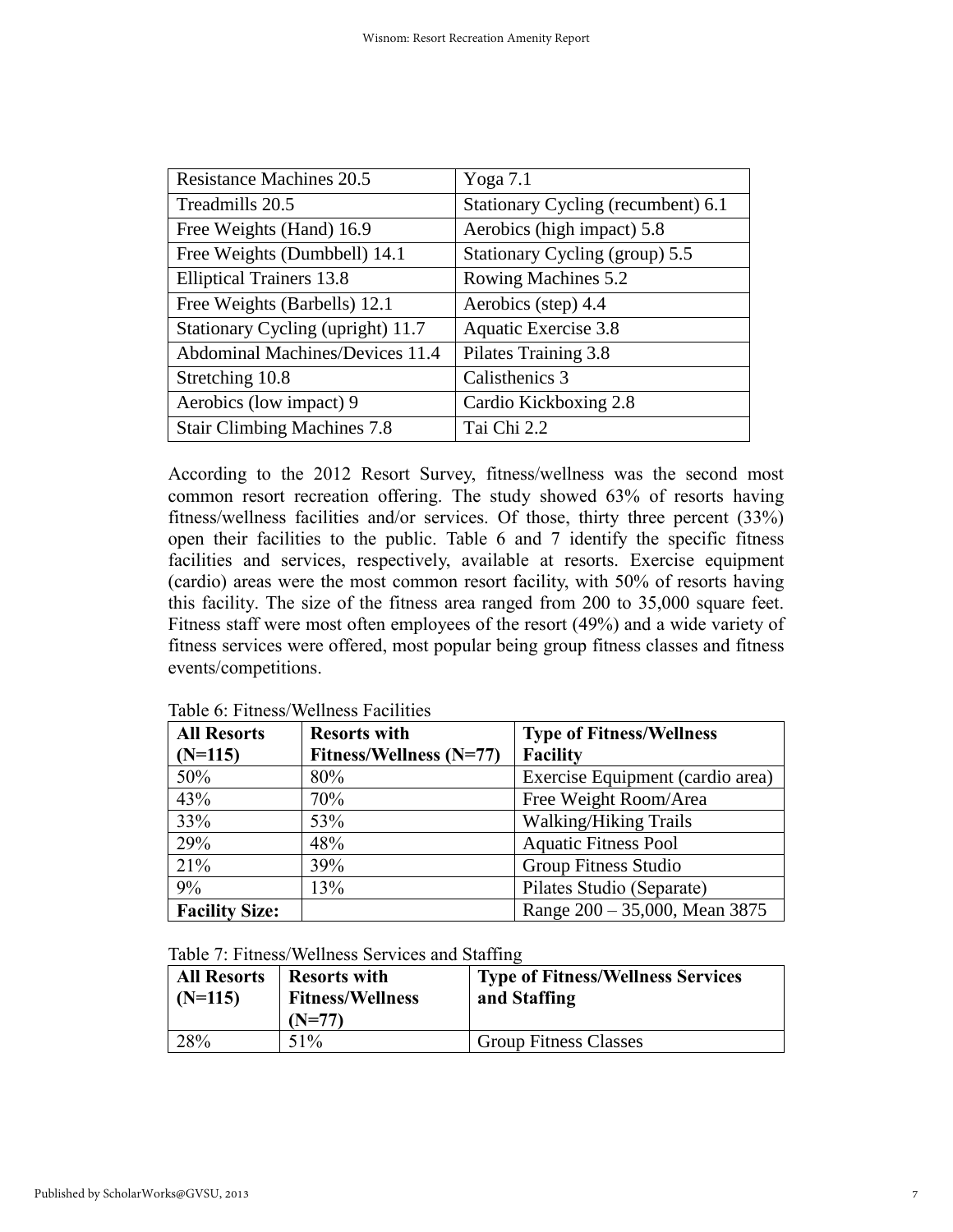| 17%              | 26% | <b>Fitness Events/Competitions</b>       |
|------------------|-----|------------------------------------------|
| 16%              | 25% | Personal Training/One-on-One Fitness     |
| $5\%$            | 8%  | In-Room Exercise Equipment               |
| <b>Staffing:</b> | 49% | <b>Employees</b>                         |
|                  | 35% | <b>Both Employees/Contracted Workers</b> |
|                  | 17% | <b>Contracted Workers</b>                |

## *Children/Teens*

Both the AHLA 2012 Lodging Study and Stringam's (2008) research reported on children/teen activities and day care centers. Stringam's findings also included 'video game equipment.' A summary of data is found in Table 8.

|                          | AHLA 2012 | Stringam 2008               |
|--------------------------|-----------|-----------------------------|
| Children/Teen Activities | 29%       | 39% (children's activities) |
| Child Care               | 24%       | 26%                         |
| Video Game Equipment     |           | 9%                          |

According to the 2012 Resort Survey, 61% of resorts have children/teen offerings. Of those, Forty-seven percent (47%) open their facilities to the public. Table 9 and 10 display the specific children/teen facilities and services, respectively, available at resorts. Playgrounds were the most common facility, with 39% of resorts having an outdoor playground, followed by thirty-six percent having a Children's Activity Center. Not surprising, staff were most likely to be employees of the resort (81%). Forty-three percent (43%) of resorts reported having day or evening activities for children and 23% for teens.

| <b>All Resorts</b> | <b>Resorts with</b>  | <b>Type of Children/Teen Facility</b> |
|--------------------|----------------------|---------------------------------------|
| $(N=115)$          | Children/Teen (N=70) |                                       |
| 39%                | 65%                  | <b>Outdoor Playground</b>             |
| 36%                | 60%                  | <b>Children's Activity Center</b>     |
| 34%                | 57%                  | Art/Craft Center                      |
| 33%                | 55%                  | Arcade Game Room                      |
| 14%                | 24%                  | Miniature Golf Course                 |
| 12%                | 21%                  | Day Care Center                       |
| 8%                 | 14%                  | Teen Club/Lounge                      |

Table 9: Resort Children/Teen Facilities

Table 10: Children/Teen Services and Staffing

| All Resorts   Resorts with | <b>Type of Children/Ten Services and</b> |
|----------------------------|------------------------------------------|
|----------------------------|------------------------------------------|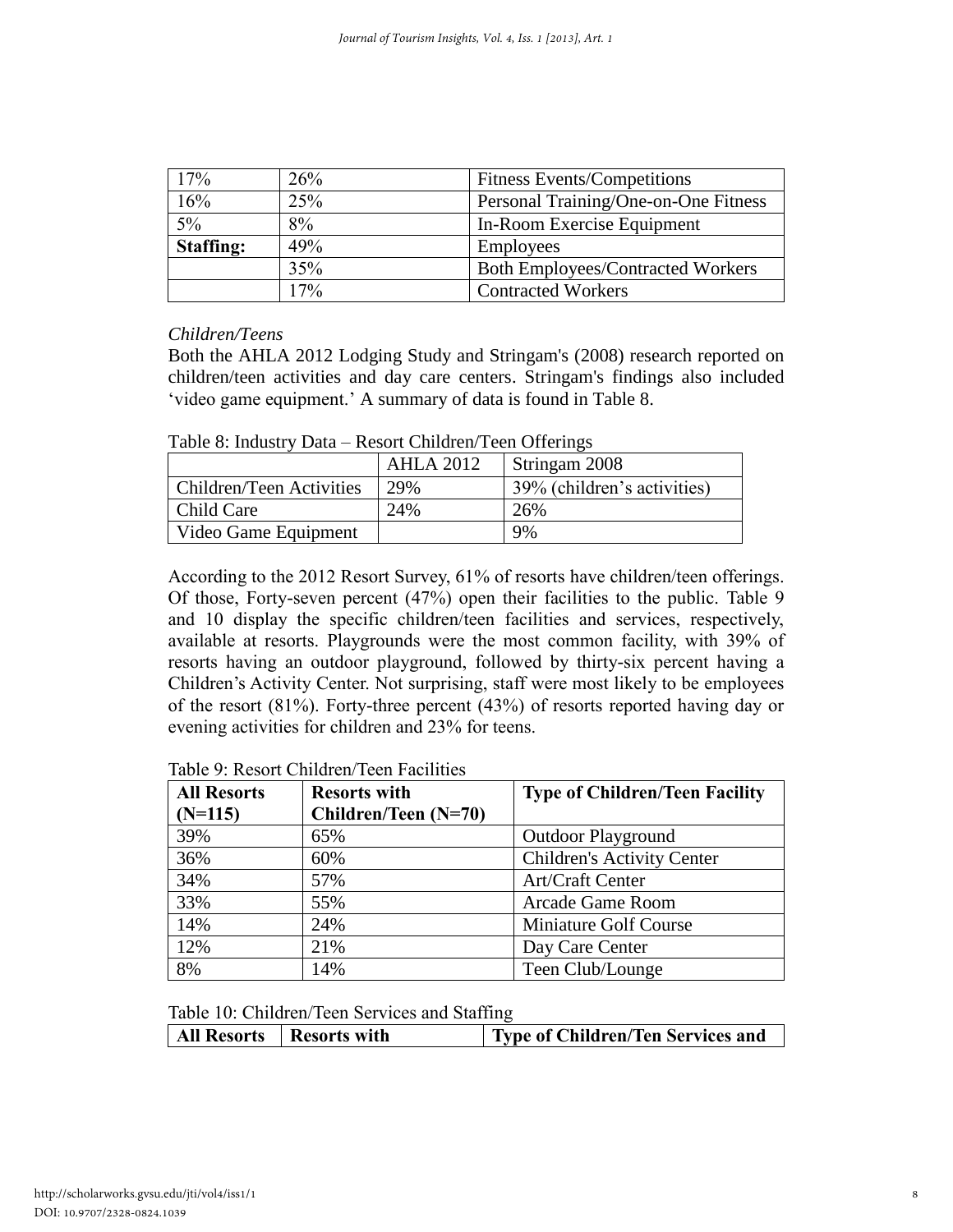| $(N=115)$        | Children/Teen (N=70) | <b>Staffing</b>                          |
|------------------|----------------------|------------------------------------------|
| 43%              | 70%                  | Children's Day or Evening                |
|                  |                      | Activities/Events                        |
| 23%              | 39%                  | Teen Day or Evening                      |
|                  |                      | Activities/Events                        |
| 21%              | 34%                  | Private Childcare (babysitting)          |
| <b>Staffing:</b> | 81%                  | <b>Employees</b>                         |
|                  | 15%                  | <b>Both Employees/Contracted Workers</b> |
|                  | 3%                   | <b>Contracted Workers</b>                |

## *Spa/Salon*

The AHLA 2012 Lodging Survey reported that 36% of resorts had an 'on site spa with treatment rooms.' Stringam (2008) reported 34% of resorts having 'staffed health spa.' The International Spa Association (ISPA, 2012) reported data on the types of facilities available in resort spas. Facilities include treatment rooms (99%), retail (96%), locker rooms (88%), relaxation rooms (85%), wet areas (80%), salon (65%), consultation/education spaces (23%), and restaurant (10%). The average number of facility elements at 6.1 and the average spa size to be 12,517 square feet.

ISPA (2012) reported the average number of services available in resort spas was 5.9. Resort spa services included massage (100%), skin care (99%), body services (98%), salon services (85%), hydrotherapy (50%), mind, body, spirit programs (48%), complementary/alternative services (36%), wellness programs (25%) and medically supervised services (2%). The average number of resort spa 'employees' was 34.8, 6.6% of those are contracted workers (ISPA, 2012). The ISPA data is comprehensive and generated from a larger sample than the 2012 Resort Survey, the findings presented can be used with confidence for resort recreation benchmarking.

The 2012 Resort Survey showed 43% of resorts having spa/salon facilities and/or services. Of those, seventy six percent (76%) open their facilities to the public. Table 11 and 12 identify the specific spa/salon facilities and services, respectively, available at resorts. Of those with spas, locker facilities (82%) and treatment rooms (76%) were the most common facilities. The size of the spa facility (without fitness) averaged 6,888 square feet. Spa staff were most often employees of the resort (53%) and a wide variety of spa services were offered, most popular being massage, skin and nail treatments.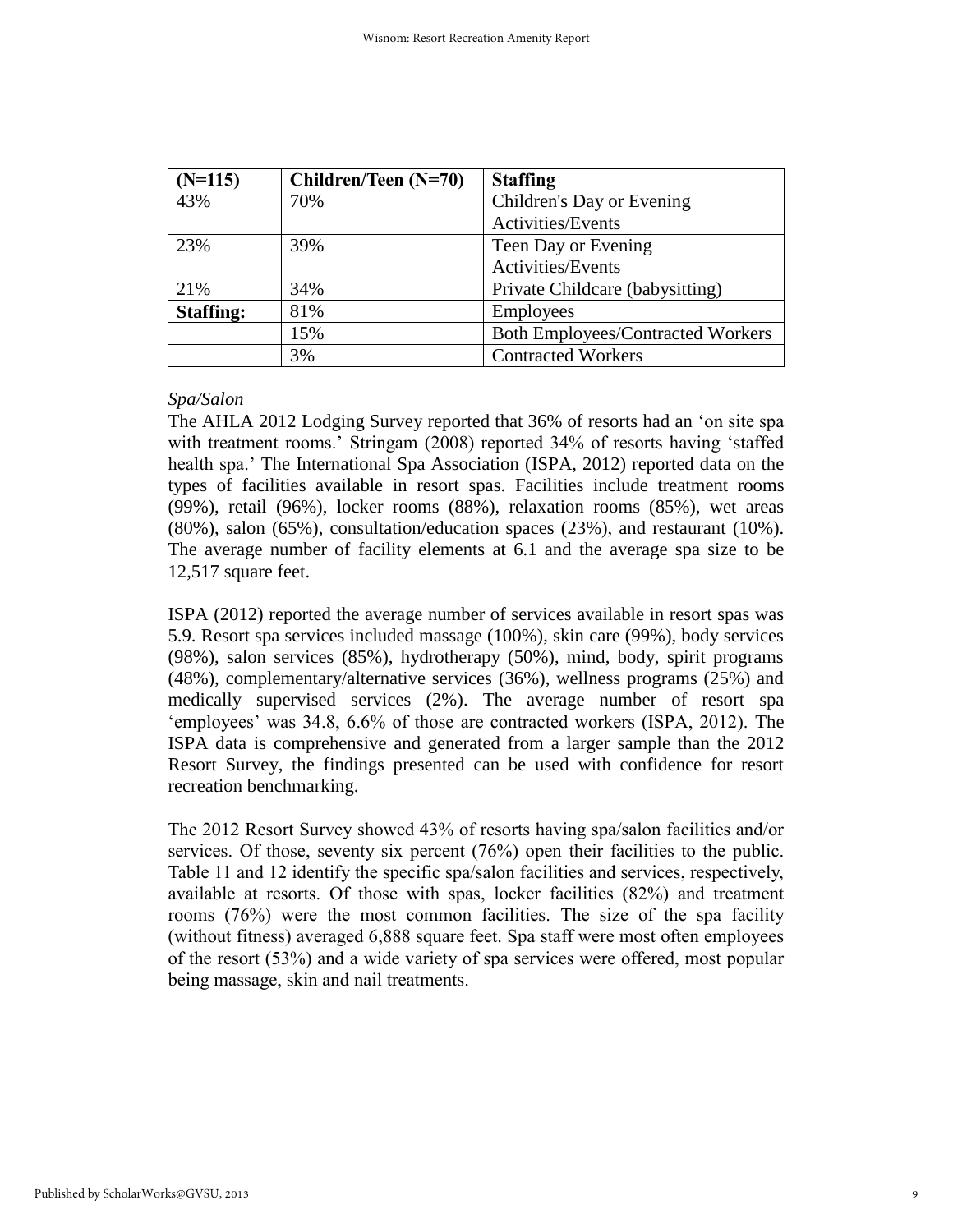| <b>All Resorts</b>    | <b>Resorts with</b> | <b>Type of Spa/Salon Facility</b>       |
|-----------------------|---------------------|-----------------------------------------|
| $(N=115)$             | $(N=50)$            |                                         |
| 36%                   | 82%                 | <b>Locker/Shower Facilities</b>         |
| 33%                   | 76%                 | <b>Treatment Rooms</b>                  |
| 31%                   | 72%                 | Sauna                                   |
| 29%                   | 64%                 | <b>Relaxation Lounge</b>                |
| 27%                   | 62%                 | Spa Retail Boutique                     |
| 25%                   | 58%                 | <b>Steam Room</b>                       |
| 23%                   | 52%                 | Salon Area                              |
| 20%                   | 46%                 | Whirlpool                               |
| 6%                    | 14%                 | Spa Café                                |
| 4%                    | 10%                 | Cold Plunge Pool                        |
| 4%                    | 10%                 | Warm Plunge Pool                        |
| $2\%$                 | $4\%$               | Children/Teen Spa or Salon (separate)   |
|                       |                     | facility)                               |
| <b>Facility Size:</b> |                     | Range $0 - 36$ treatment rooms, Mean 10 |
|                       |                     | Range 144 – 35,000 sq ft, Mean 6,888    |

Table 11: Spa/Salon Facilities

| Table 12: Spa/Salon Services and Staffing |  |
|-------------------------------------------|--|
|-------------------------------------------|--|

| <b>All Resorts</b><br>$(N=115)$ | <b>Resorts with</b><br>$(N=50)$ | <b>Type of Spa/Salon Services and Staffing</b> |
|---------------------------------|---------------------------------|------------------------------------------------|
| 37%                             | 86%                             | Massage Services                               |
| 38%                             | 80%                             | Skin Care Services (Body and Face)             |
| 32%                             | 64%                             | <b>Nail Services</b>                           |
| 22%                             | 50%                             | Make Up Services                               |
| 18%                             | 42%                             | Hair Cutting/Styling Services                  |
| 17%                             | 20%                             | <b>Hair Removal Services</b>                   |
| 11%                             | 23%                             | <b>Wellness Programs/Education Classes</b>     |
| 9%                              | 22%                             | Children/Teen Spa/Salon (in primary spa)       |
| 6%                              | 14%                             | <b>Tanning Services</b>                        |
| $1\&$                           | $2\%$                           | <b>Medically Supervised Services</b>           |
| <b>Staffing:</b>                | 53%                             | <b>Employees</b>                               |
|                                 | 30%                             | <b>Both Employees/Contracted Workers</b>       |
|                                 | 17%                             | <b>Contracted Workers</b>                      |

*Tennis*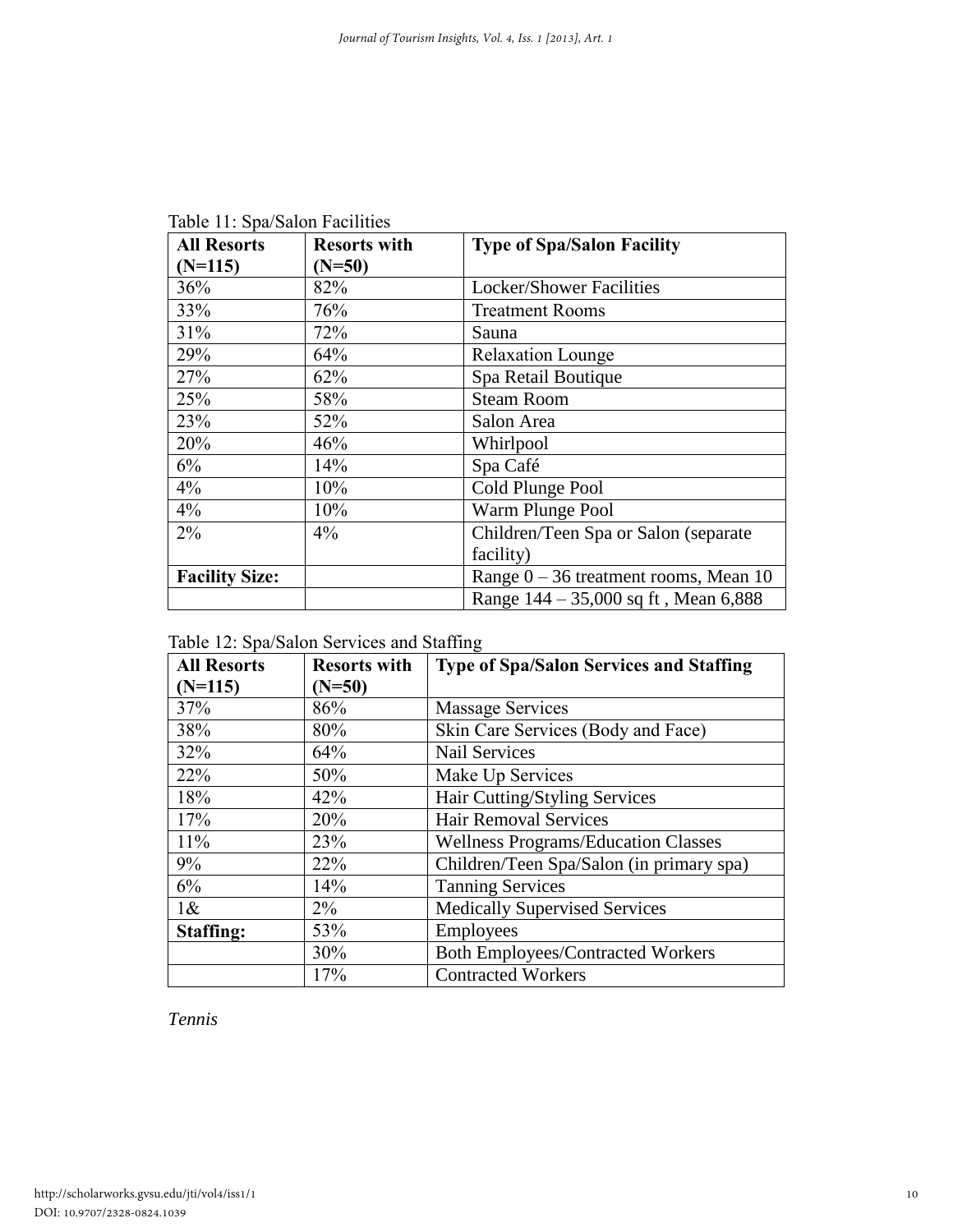No recent research has been published on resort tennis facilities or services. A representative from the Tennis Industry Association stated that "3% of tennis facilities listed in the (TIA) facilities database are tennis facilities at a resort…most resorts, especially higher end resorts, have between 4 to 6 or more tennis courts" (Melton, 2012)

The 2012 Resort Survey showed 42% of resorts having tennis facilities and services. Of those, seventy three percent (73%) open their tennis facilities to the public. Table 12 and 13 identify the specific tennis facilities and services, respectively, available at resorts. Not unexpected, tennis courts were found in all resorts that offered tennis, and 39% of resorts with tennis reported having a pro shop. The number of courts ranged from 1 to 26 with an average of about 7. Forty-six (46%) of resorts reported having only asphalt court(s) and 38% had only clay courts (13% had a mixture of both). Tennis staff was most often employees of the resort (42%), but 36% also reported having a mix of both employees and contracted workers. Tennis instruction was offered at 71% of resorts with tennis.

| All Resorts $(N=115)$         | <b>Resorts with</b> | <b>Type of Tennis Facility</b> |
|-------------------------------|---------------------|--------------------------------|
|                               | Tennis $(N=48)$     |                                |
| 38%                           | 100%                | <b>Tennis Courts</b>           |
| 15%                           | 39%                 | Tennis Pro Shop                |
| Size:                         |                     | Range 1-26 courts, Mean 6.9    |
| <b>Type of Tennis Courts:</b> | 46%                 | <b>Asphalt Only</b>            |
|                               | 38%                 | Clay (Har Tru) Only            |
|                               | 13%                 | <b>Both Clay and Asphalt</b>   |
|                               | 5%                  | Grass                          |

|  | Table 12: Tennis Facilities |  |
|--|-----------------------------|--|
|  |                             |  |

| Table 13: Tennis Services and Staffing |
|----------------------------------------|
|----------------------------------------|

| <b>All Resorts</b> | Resorts with (N=48) | <b>Type of Tennis Services and Staffing</b> |
|--------------------|---------------------|---------------------------------------------|
| $(N=115)$          |                     |                                             |
| 27%                | 71%                 | <b>Tennis Instruction</b>                   |
| 26%                | 68%                 | <b>Tennis Equipment Rentals</b>             |
| 15%                | 39%                 | Tennis Tournaments/Events                   |
| 13%                | 34%                 | Tennis Equipment Repair                     |
| <b>Staffing:</b>   | 42.5%               | Employees                                   |
|                    | 30%                 | <b>Both Employees/Contracted Workers</b>    |
|                    | 27.5%               | <b>Contracted Workers</b>                   |

*Golf*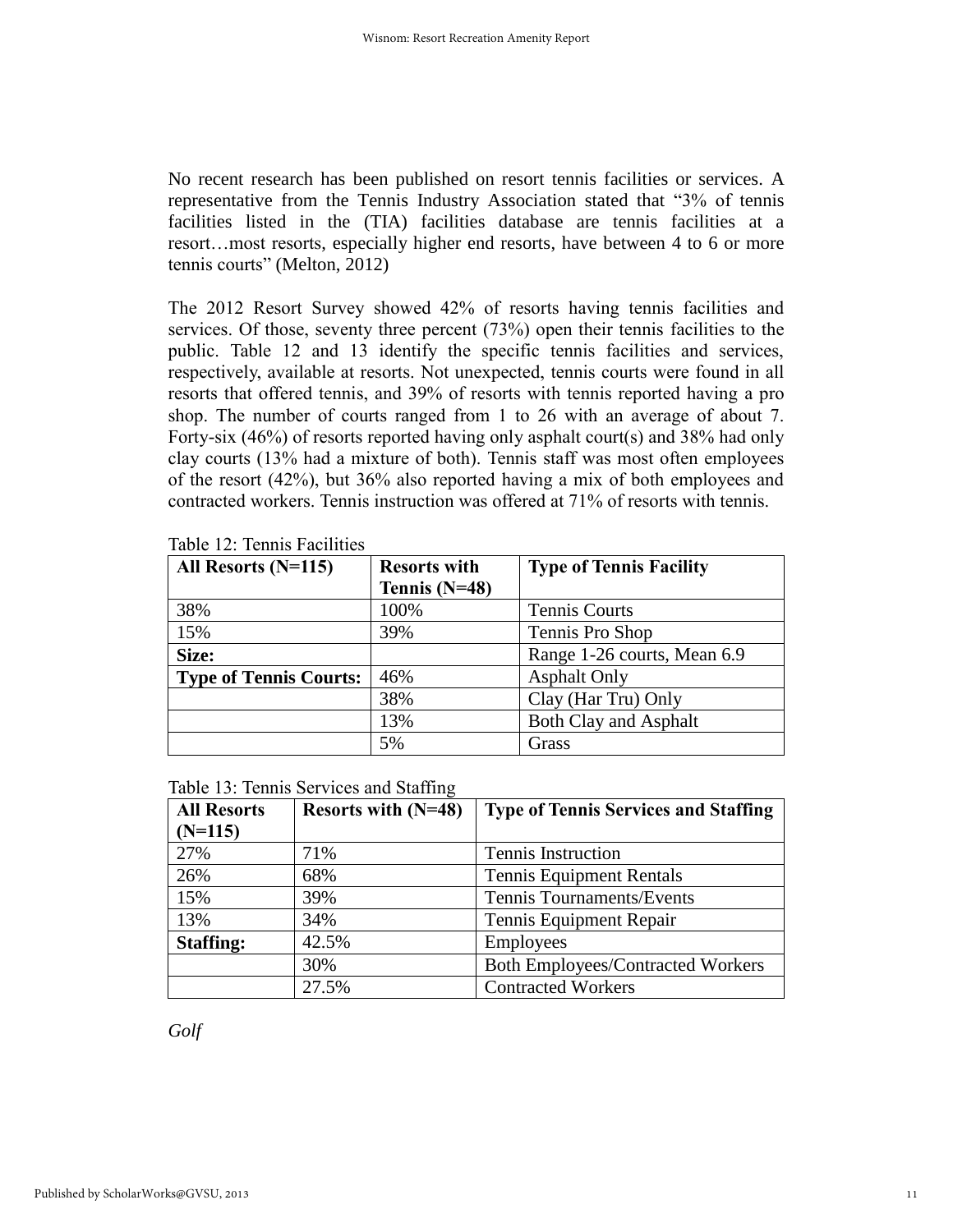The National Golf Federation (2011) reported that 7.5% of all U.S. golf facilities are resort facilities. The total number of resort/real estate golf courses is 1,183 and the average number of holes is 14.06 (National Golf Federation, 2011). The AHLA 2010 Lodging Survey reported that 16% of resorts had golf on property.

The 2012 Resort Survey showed 40% of resorts offering golf opportunities, either on or off property. The study revealed 22% of all resorts have on-property golf. Of those, sixty-six percent (66%) of golf facilities are open to the public. Tables 14 and 15 identify the specific golf facilities and services, respectively, available at resorts. Golf course(s) were found at 98% of resorts with golf, (an indoor swing lab was available at the one site without an available course). The number of holes ranged from 9 to 54 with an average of about 28 holes and a mode of 18. Other popular resort golf facilities were putting greens (86%) and a driving range (86%). Golf staff was most often employees of the resort (73%). Equipment rental (77%) and golf instruction (72%) were common resort golf services. Eighty-one (81%) of resorts with golf had a pro shop.

| <b>All Resorts</b>    | <b>Resorts with</b> | <b>Type of Golf Facility</b>                   |
|-----------------------|---------------------|------------------------------------------------|
| $(N=107)$             | Golf $(N=43)$       |                                                |
| 22%                   | 53%                 | On Property Golf Facilities                    |
| 39%                   | 98%                 | Golf Course(s)                                 |
| 35%                   | 86%                 | <b>Putting Green</b>                           |
| 35%                   | 86%                 | Driving Range                                  |
| 33%                   | 81%                 | Golf Pro Shop                                  |
| 24%                   | 60%                 | <b>Locker Rooms</b>                            |
| 9%                    | 23%                 | <b>Indoor Swing Facility</b>                   |
| 8%                    | 21%                 | <b>Short Course Center</b>                     |
| <b>Facility Size:</b> |                     | Range number of holes $9 - 54$ , Mean 28 holes |

Table 14: Golf Facilities

| Table 15: Golf Services and Staffing |  |
|--------------------------------------|--|
|--------------------------------------|--|

| <b>All Resorts</b> | <b>Resorts with Golf</b> | <b>Type of Golf Services and Staffing</b> |
|--------------------|--------------------------|-------------------------------------------|
| $(N=107)$          | $(N=43)$                 |                                           |
| 29%                | 77%                      | <b>Golf Equipment Rentals</b>             |
| 29%                | 72%                      | Golf Instruction                          |
| 28%                | 70%                      | <b>Golf Tournaments/Events</b>            |
| 30%                | 74%                      | <b>Cart Rentals</b>                       |
| 16%                | 40%                      | Golf Equipment Repair                     |
| <b>Staffing:</b>   | 73%                      | <b>Employees</b>                          |
|                    | 14%                      | <b>Contracted Workers</b>                 |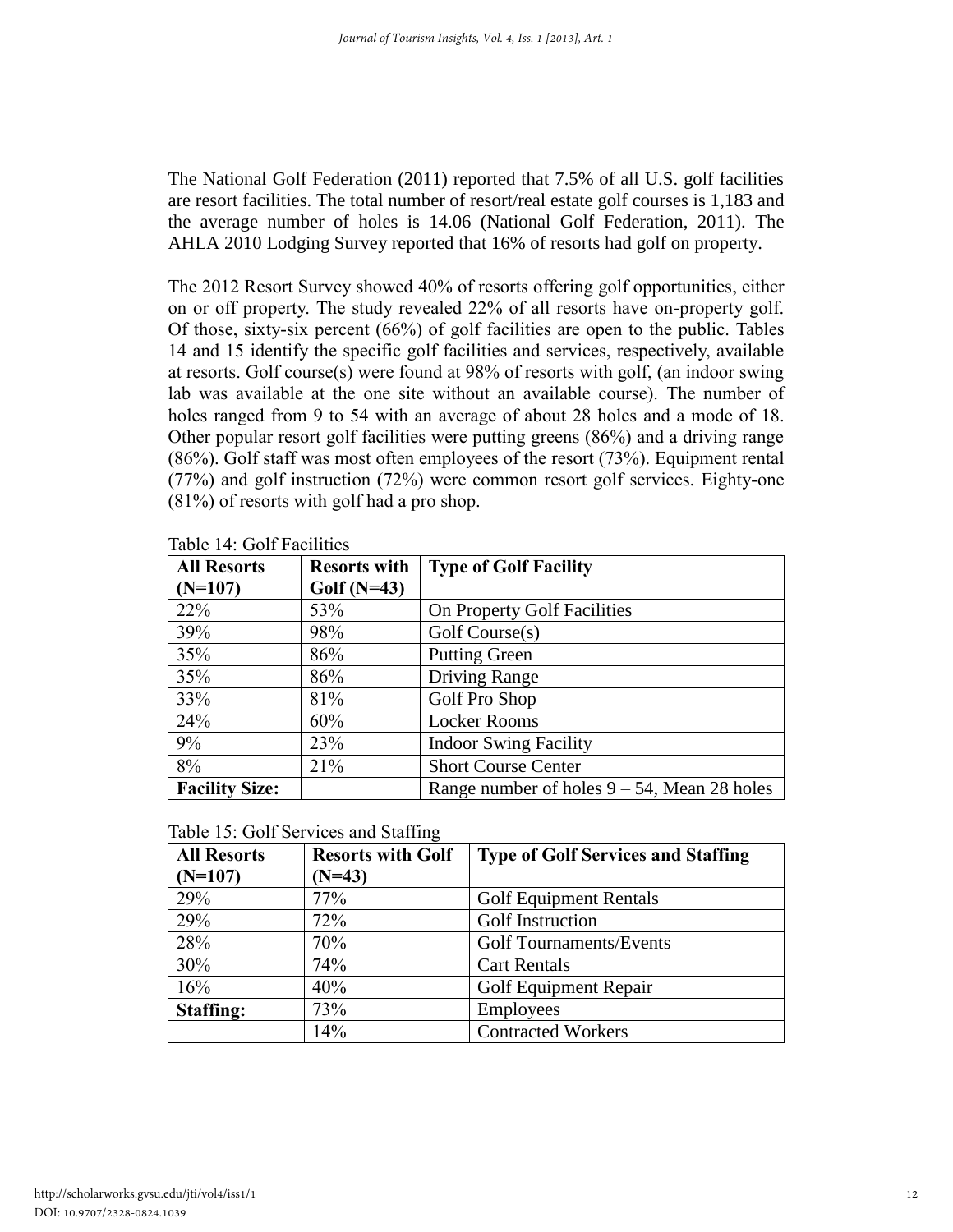| ٦Λ.<br><b>Both Employees/Contracted Workers</b> |
|-------------------------------------------------|
|-------------------------------------------------|

# *Skiing/Snowboarding*

According to the National Ski Areas Association (2011), 125 U.S. Ski Areas have lodging. The AHLA 2010 Lodging Survey reported that 4% of resorts had skiing on the property. In the 2012 Resort Survey, 5% of resorts surveyed reported having ski facilities on site. With the small data set  $(N=7)$ , the results are likely inaccurate.

## *Casino/Gaming*

The AHLA 2010 Lodging Survey reported that 1% of resorts had a casino on property. In the 2012 Resort Survey, 5% of resorts surveyed reported having gaming facilities or services on site. With the small data set  $(N=6)$ , the results are likely inaccurate.

## *Other Recreation Amenities*

In the 2012 Resort Survey, 64% of respondents reported having other recreation amenity facilities or services available on property. Table 16 provides a summary. Some items reported in the table were not part of the survey selections, but written in when prompted for 'other' amenities (noted in the table with an asterisk); therefore each asterisked item is likely underrepresented (Table 16). Fishing opportunities were reported most often in the 'other' category (42%); basketball court(s) were present in 29% of resorts and a library in 18%. Resorts with equestrian facilities/activities and art museums/galleries (3% each) all welcomed resort guests and the public to the offerings.

| All            | <b>Resorts with</b>    | <b>Type of Other Facility and</b> | <b>Open to</b> |
|----------------|------------------------|-----------------------------------|----------------|
| <b>Resorts</b> | <b>Other Amenities</b> | <b>Services</b>                   | the Public     |
| $(N=115)$      | $(N=74)$               |                                   |                |
| 42%            | 65%                    | <b>Fishing Opportunities</b>      |                |
| 29%            | 45%                    | <b>Basketball Court</b>           | 67%            |
| 18%            | 28%                    | Library                           |                |
| 16%            | 26%                    | Croquet Lawn                      | 72%            |
| 14%            | 22%                    | <b>Bocce Lawn</b>                 | 44%            |
| 12%            | 19%                    | <b>Nature Center</b>              | 64%            |
| 10%            | 15%                    | Volleyball*                       |                |
| 8%             | 12%                    | Bicycle Rental/Use*               |                |
| 8%             | 12%                    | Adventure/Challenge               | 67%            |
|                |                        | Facilities/Activities             |                |
| 8%             | 9%                     | Theater/Auditorium Facility       | 43%            |

| Table 16: Other Amenities Facilities and Services |  |
|---------------------------------------------------|--|
|---------------------------------------------------|--|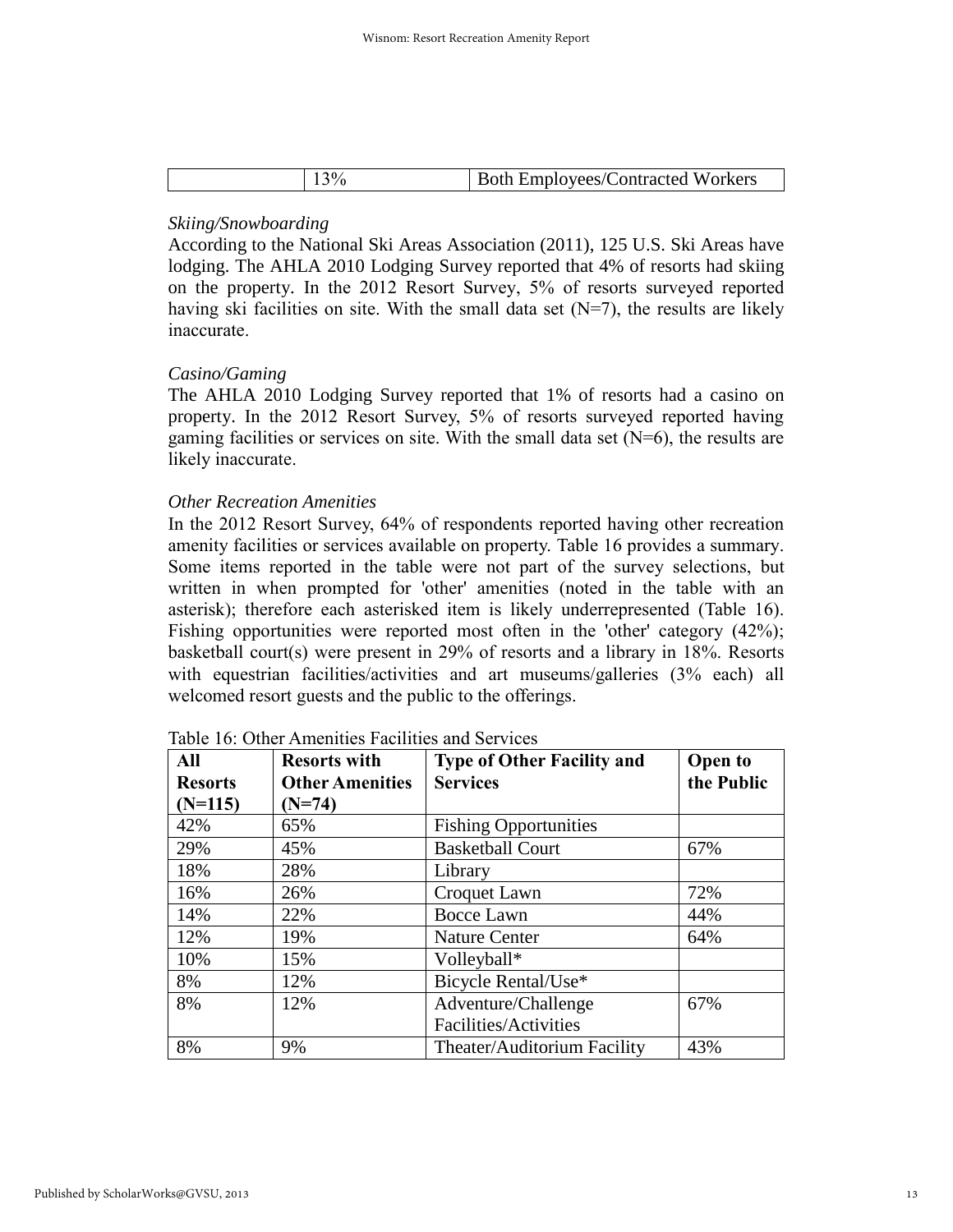| 5% | 8% | Shuffleboard*                           |      |
|----|----|-----------------------------------------|------|
| 4% | 7% | Historic Center/Museum                  |      |
| 3% | 5% | Badminton*                              |      |
| 3% | 5% | <b>Ice Skating Rink</b>                 | 80%  |
| 3% | 5% | <b>Equestrian Facilities/Activities</b> | 100% |
| 3% | 4% | Art Museum/Gallery                      | 100% |
| 2% | 3% | Racquetball/Squash Courts               | 50%  |

\*'Other' category write in item, thus likely underrepresented.

#### **Resort Recreation Report Overview**

To summarize the 2012 Resort Survey, aquatics are the most established resort attribute, followed by fitness/wellness and children/teen offerings (Table 17). Not surprisingly, the most common resort facility offerings fall within the top three categories, including recreation pool, beach, exercise equipment area, free weight area and a playground (Table 18).

| <b>Percent of Resorts with</b> | <b>Recreation Offering</b> |
|--------------------------------|----------------------------|
| <b>Recreation Offering</b>     |                            |
| 84%                            | Aquatics                   |
| 63%                            | Fitness/Wellness           |
| 61%                            | Children/Teen              |
| 43%                            | Spa/Salon                  |
| 42%                            | Tennis                     |
| 40%                            | Golf (on or off property)  |

Table 17: Resort Offerings by Recreation Category

|  |  | Table 18: Top 25 Resort Facilities |
|--|--|------------------------------------|
|--|--|------------------------------------|

| <b>Percent of Resorts</b> | <b>Resort Facilities</b>          |
|---------------------------|-----------------------------------|
| with Facility             |                                   |
| 62%                       | Recreation Pool(s)                |
| 53%                       | Beach                             |
| 50%                       | Exercise Equipment (cardio area)  |
| 43%                       | Free Weight Room/Area             |
| 39%                       | <b>Outdoor Playground</b>         |
| 39%                       | Golf Course(s)                    |
| 38%                       | <b>Tennis Courts</b>              |
| 36%                       | <b>Children's Activity Center</b> |
| 36%                       | Spa Locker/Shower Facilities      |
| 35%                       | Children's Pool(s)                |
| 35%                       | <b>Putting Green</b>              |
| 35%                       | Driving Range                     |
| 34%                       | Hot Tub(s)                        |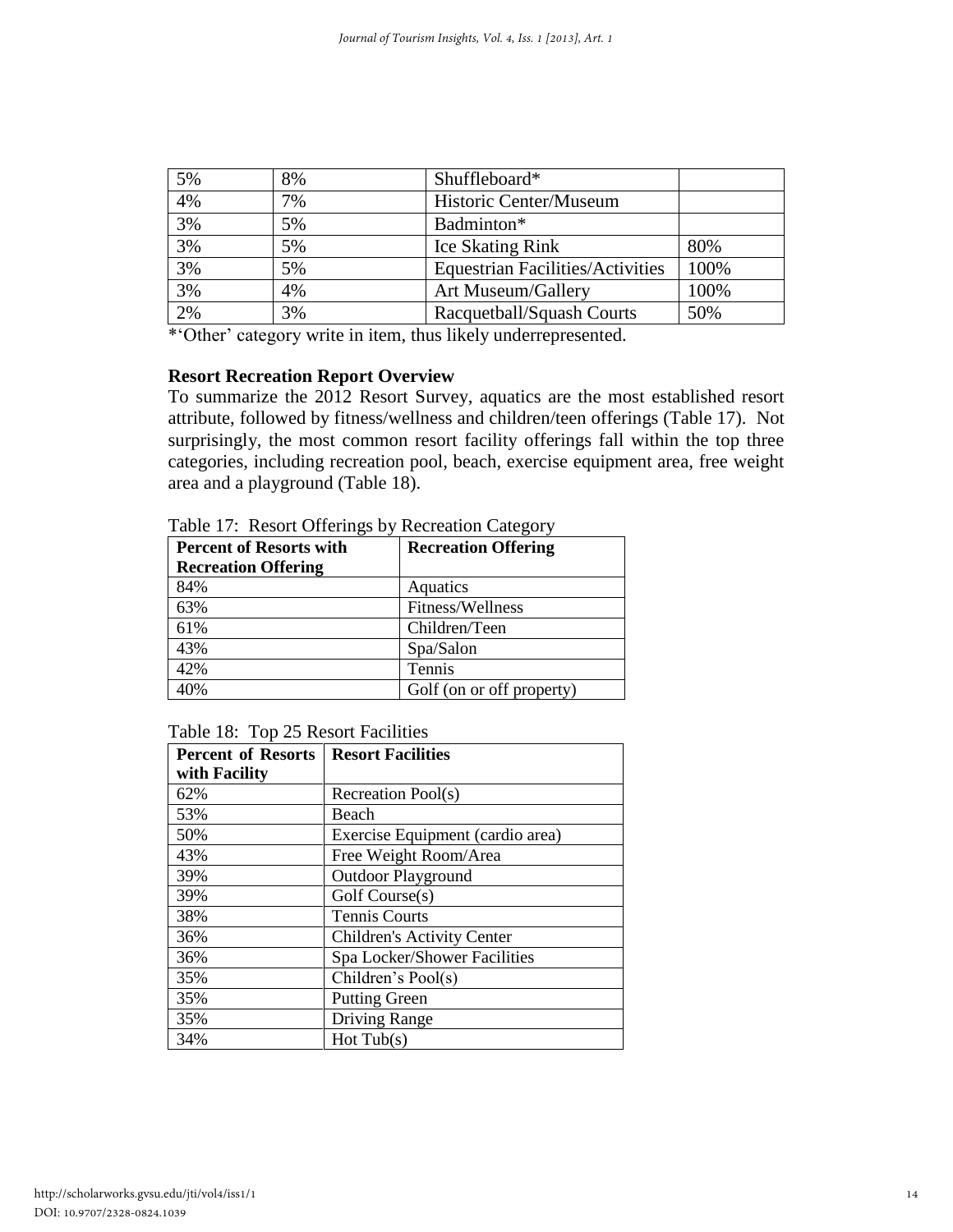| 34% | Art/Craft Center             |
|-----|------------------------------|
| 33% | <b>Walking/Hiking Trails</b> |
| 33% | Arcade Game Room             |
| 33% | Spa Treatment Rooms          |
| 33% | Golf Pro Shop                |
| 31% | Sauna                        |
| 29% | <b>Aquatic Fitness Pool</b>  |
| 29% | <b>Relaxation Lounge</b>     |
| 29% | <b>Basketball Court</b>      |
| 27% | Spa Retail Boutique          |
| 25% | <b>Steam Room</b>            |
| 24% | <b>Golf Locker Rooms</b>     |

The most common resort service offerings are children's day or evening activities/events, fishing, skin care services, motor or non-motor boat rentals, and massage services (Table 19). Resort employees likely provide these services. Children/teen, aquatic, and golf services are most likely to have an all employee staff. In spa, fitness, and tennis, approximately 50% of resorts report using either contracted staff or a combination of contractors and employees (Table 20).

| <b>Percent of Resorts</b> | <b>Top 25 Resort Services</b>               |  |
|---------------------------|---------------------------------------------|--|
| with Service              |                                             |  |
| 43%                       | Children's Day or Evening Activities/Events |  |
| 42%                       | <b>Fishing Opportunities</b>                |  |
| 38%                       | Skin Care Services (Body and Face)          |  |
| 37%                       | Motor or Non-Motor Boat Rentals             |  |
| 37%                       | <b>Massage Services</b>                     |  |
| 32%                       | Pool Games/Activities                       |  |
| 32%                       | Poolside/Beach Games/Activities             |  |
| 32%                       | <b>Nail Services</b>                        |  |
| 30%                       | <b>Cart Rentals</b>                         |  |
| 29%                       | <b>Golf Equipment Rentals</b>               |  |
| 29%                       | <b>Golf Instruction</b>                     |  |
| 28%                       | <b>Group Fitness Classes</b>                |  |
| 28%                       | <b>Golf Tournaments/Events</b>              |  |
| 27%                       | <b>Tennis Instruction</b>                   |  |
| 26%                       | <b>Tennis Equipment Rentals</b>             |  |
| 25%                       | Chair/Cabana Rentals                        |  |
| 24%                       | <b>Aquatic Group Fitness Classes</b>        |  |
| 23%                       | Teen Day or Evening Activities/Events       |  |
| 22%                       | Make Up Services                            |  |
| 21%                       | Private Childcare (babysitting)             |  |

|  |  | Table 19: Top 25 Resort Services |
|--|--|----------------------------------|
|--|--|----------------------------------|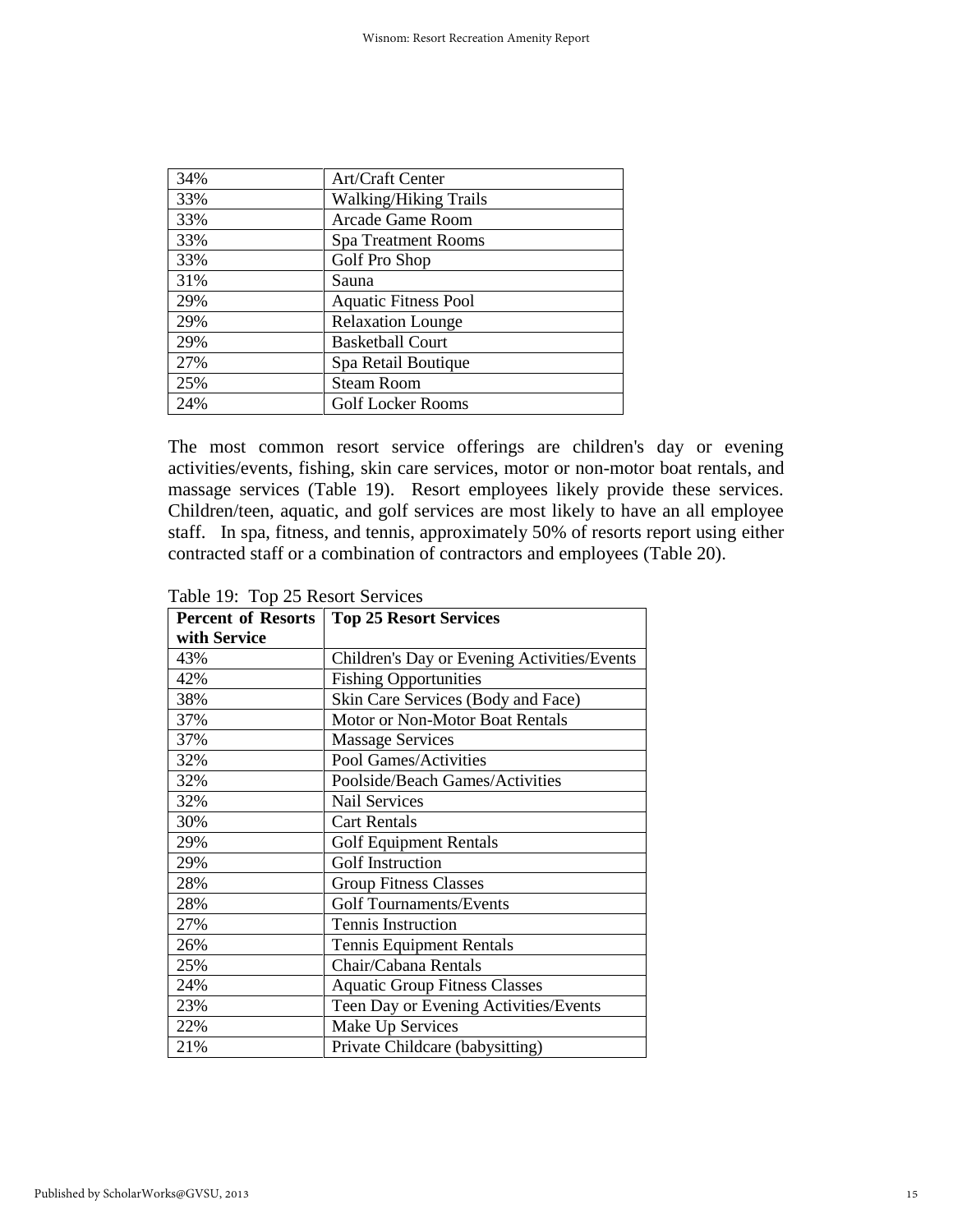| 20% | Aquatic Rentals (non-boat/chair rentals) |
|-----|------------------------------------------|
| 18% | Hair Cutting/Styling Services            |
| 17% | <b>Fitness Events/Competitions</b>       |
| 17% | <b>Hair Removal Services</b>             |
| 16% | Personal Training/One-on-One Fitness     |
| 16% | Golf Equipment Repair                    |

| Table 20: Employee Staffing by Recreation Category |  |  |  |  |  |
|----------------------------------------------------|--|--|--|--|--|
|----------------------------------------------------|--|--|--|--|--|

| <b>Percent of Resorts Utilizing</b> | <b>Service Area</b> |
|-------------------------------------|---------------------|
| <b>Only Employees</b>               |                     |
| 81%                                 | Children/Teen       |
| 76%                                 | Aquatics            |
| 73%                                 | Golf                |
| 53%                                 | Spa/Salon           |
| 49%                                 | Fitness/Wellness    |
| 42.5%                               | Tennis              |

# **Limitations**

Criteria used for sample selection included agreement to participate in the study, completion of all relevant amenity sections of the survey and that the survey respondent represented a resort. The term 'resort' has been known to be applied to a multitude of non-resort (or resort-like) properties. Called "faux resort properties" by Brey (2011), these properties are not resorts by strict definition, but have capitalized on the term as a competitive advantage in attracting consumers. When reviewing sample data collected, there were resorts represented in the sample that did not fit Brey's credentials related to recreation amenities, including providing one signature amenity and providing five secondary recreation/leisure/entertainment experiences. As noted earlier, 11% of the sample indicated "no sports, recreation or social activities/facilities beyond retail and restaurants." In addition, 3% of the sample had no signature amenity and less than five secondary experiences. The small response rate (10%) and overall sample size  $(N=126)$  limits the study results to deliver precise estimates of the resort industry.

Research literature has identified several elements used by consumers to choose a resort including location, guest room amenities, technology accessibility, and customer experience. Recreation amenities are just one of these elements. The purpose of this research was not to attempt to provide a comprehensive overview of the resort visitor selection process, but just a snapshot of resort amenity offerings. It is also recognized that merely offering the recreation amenities will not to assure owner satisfaction (Masterson and Verhoven, 1995). This study does not make recommendations for resort amenities; these decisions are often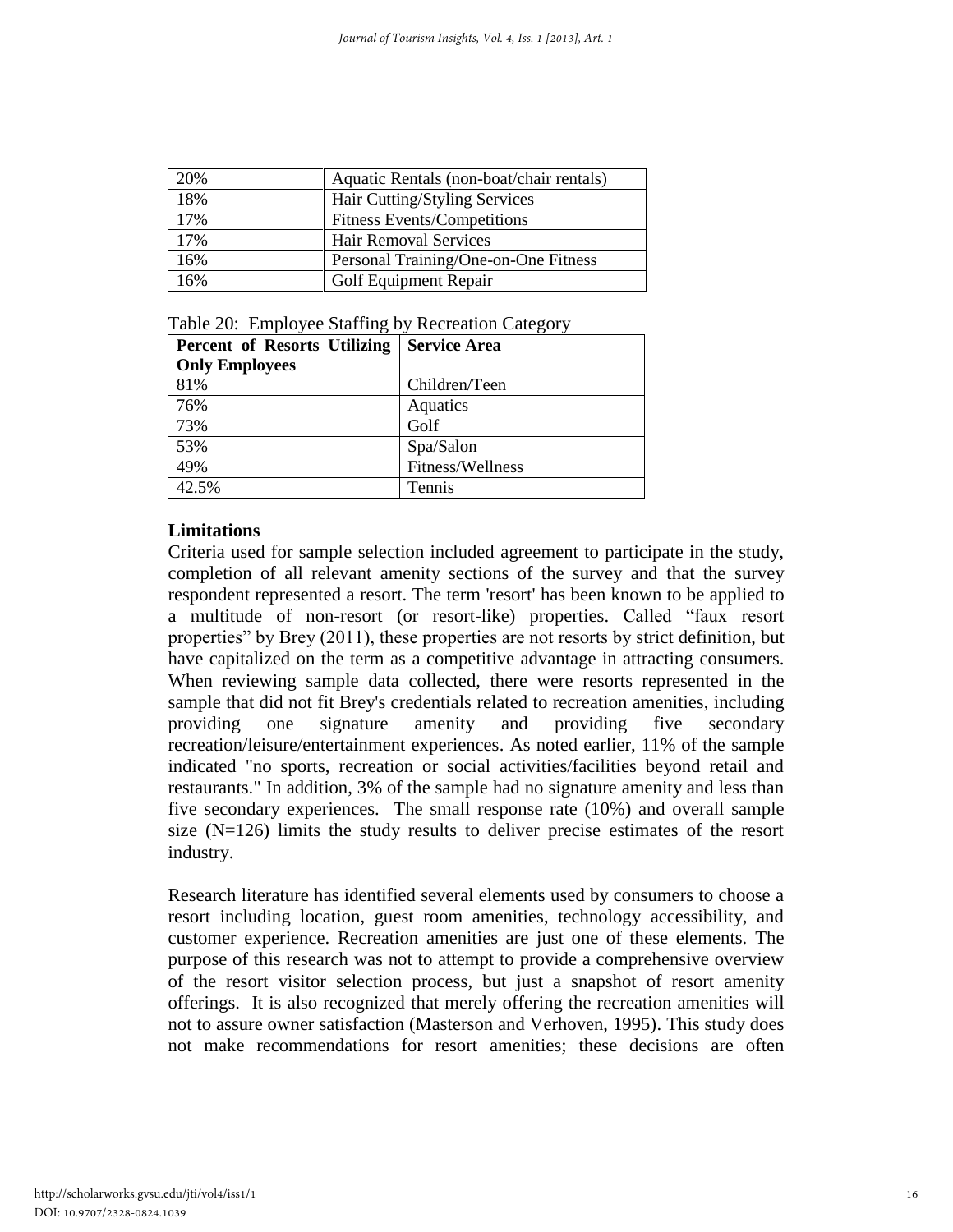dependent upon location and the requisites of targeted guests (Stringam, 2008). The focus of this research was purely to generate a state-of-the-industry report to serve as a source for resort recreation amenity information.

#### **Discussion and Conclusions**

The challenge for resorts is to design and deliver properly, products and services commensurate with the needs of the market. A role of resort management is to identify what the market demands and work toward meeting those demands. Often, resorts are seeking a unique guest experience. Often this can come in the form of a recreation offering.

With a few exceptions, the 2012 Resort Survey was able to roughly replicate industry data. The study also extended the understanding of resort recreation offerings, expanding the number of facilities, adding services, sizes, staffing information, patrons, and in some cases location of facilities. Notable insight was realized in the area of children/teen activities and golf. The American Hotel and Lodging Association's 2012 data of 40% to the 2012 Resort Survey's 43% of resorts having children/teen activities is comparable; however, the Resort Survey identified that a much larger percent (61%) of resorts have some sort of children/teen offering. And although the 2010 AHLA data indicated that 16% of resorts have on property golf, due to the robust nature of the data collected, the Resort Survey was able to identify that 60% of resorts offer some type of golf offering, with 22% identifying on property golf as an option. Greater understanding of resort recreation offerings will be realized through repeated research and by attracting a larger sample size.

To date there has been no single source of information on resort amenity offerings. The report provides a comprehensive look at the most recent descriptive data on resort recreation amenity facility and service offerings. This research can be used by resort and recreation managers for benchmarking, comparison, or simply inspiration for the next new amenity offering. For the hospitality educator, the research was meant to provide current data to use in the preparation of resort management curriculum materials.

#### **References**

American Hotel and Lodging Association/Smith Travel Research (2010), Lodging Survey 2010: Lodging Services, Facilities and Trends. American Hotel and Lodging Educational Association, Washington D.C.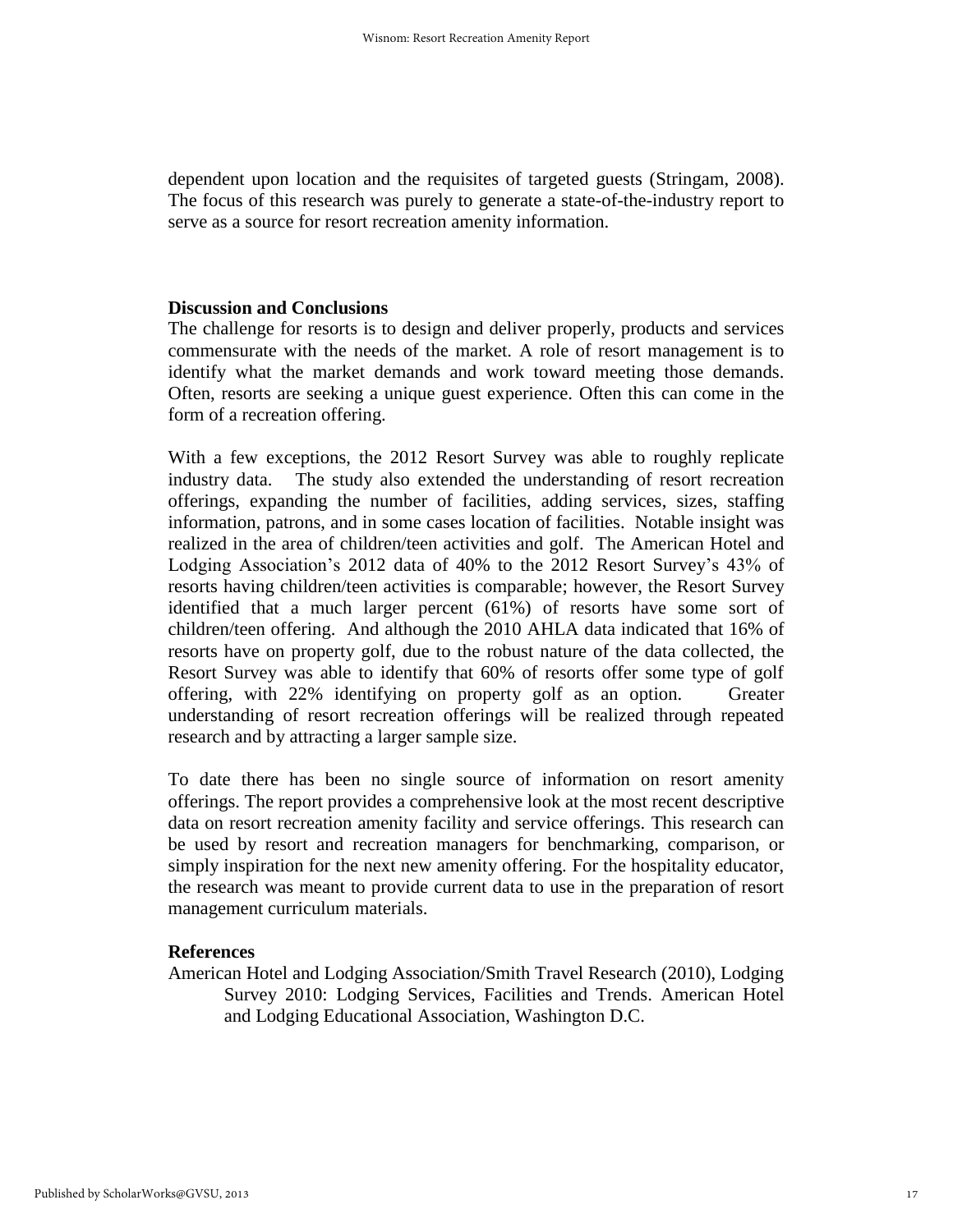- Anon. (1989), "Amenities Creep," Cornell Hotel & Restaurant Administration Quarterly, Vol. 30, No. 1, p. 5.
- Bohrod, G. (2010), "Resort Management Future Plan Initiatives Survey by Resort Trades," Resort Trades, May 2010, p. 22.
- Brey, E. T. & Choi, G.H. (2010), "Standard Resort Hospitality Elements: A Performance and Impact Analysis," Journal of Tourism Insights, Vol. 1, No. 1, pp. 21-35.
- Brey, E.T. (2011), "A Taxonomy for Resorts," Cornell Hospitality Quarterly, vol. 52, No. 3, pp. 283-290.
- Chon, K. and Singh, A (1995), "Marketing Resorts to 2000: Review of Trends in the USA," Tourism Management, Vol. 16, No. 6, pp. 463-69.
- International Health, Racquet and Sports Association (2011), "The IHRSA Global Report," IHRSA, Boston, MA.
- International Spa Association/Smith Travel Research (2012), "ISPA 2012 U.S. Spa Industry Study," available at http://www.experienceispa.com/includes/media/docs/ISPA-US-Spa-Industry-Study-2012-FINAL.pdf (accessed March 5, 2013).
- Kandampully, J., Mok, D. and Sparks, B. (Eds.) (2001), Service Quality Management in Hospitality, Tourism and Leisure, Haworth Hospitality Press, New York, NY.
- Masterson, L.A. and Verhoven, P.J. (1995), "Soft Amenity Attribute Preferences of Resort Vacationers," Journal of Vacation Marketing, Vol. 2, No. 1, pp.  $11 - 21$ .
- McElyea, J.R. and Cory, G.L. (1998), "Resort Investment and Development; An Overview of an Evolving Market," available at http://www.hotelonline.com/Trends/ERA/ERAResortInvestment.html (assessed 3 March 2012)
- Melton, R. (2012) Operations Manager, Tennis Industry Association, Personal Communication October 22, 2012.
- Mill, R.C. (2001), Resorts: Management and Operation, John Wiley and Sons, Inc., New York, NY.
- National Golf Foundation (2012), Golf Facilities in the United States, National Golf Foundation, Jupiter, FL.
- National Ski Areas Association (2011) "Number of Ski Areas Operating per State during 2010/11 Season" available at http://www.nsaa.org/nsaa/press/AreaPC/index.asp?mode=info\_mc&action =list&zip=prog (assessed 30 October 2012)
- Sangree, D.J. (2011), "Waterpark Resorts Supply and Demand 2013 Update," available at a strategies and the strategies of the strategies at a strategies of the strategies at a strategies of the strategies of the strategies of the strategies of the strategies of the strategies of the strategies o http://www.hladvisors.com/pdfs/Jan13/Waterpark\_Resorts\_Supply\_and\_D emand\_2013\_Update.pdf (accessed 2 March 2013).